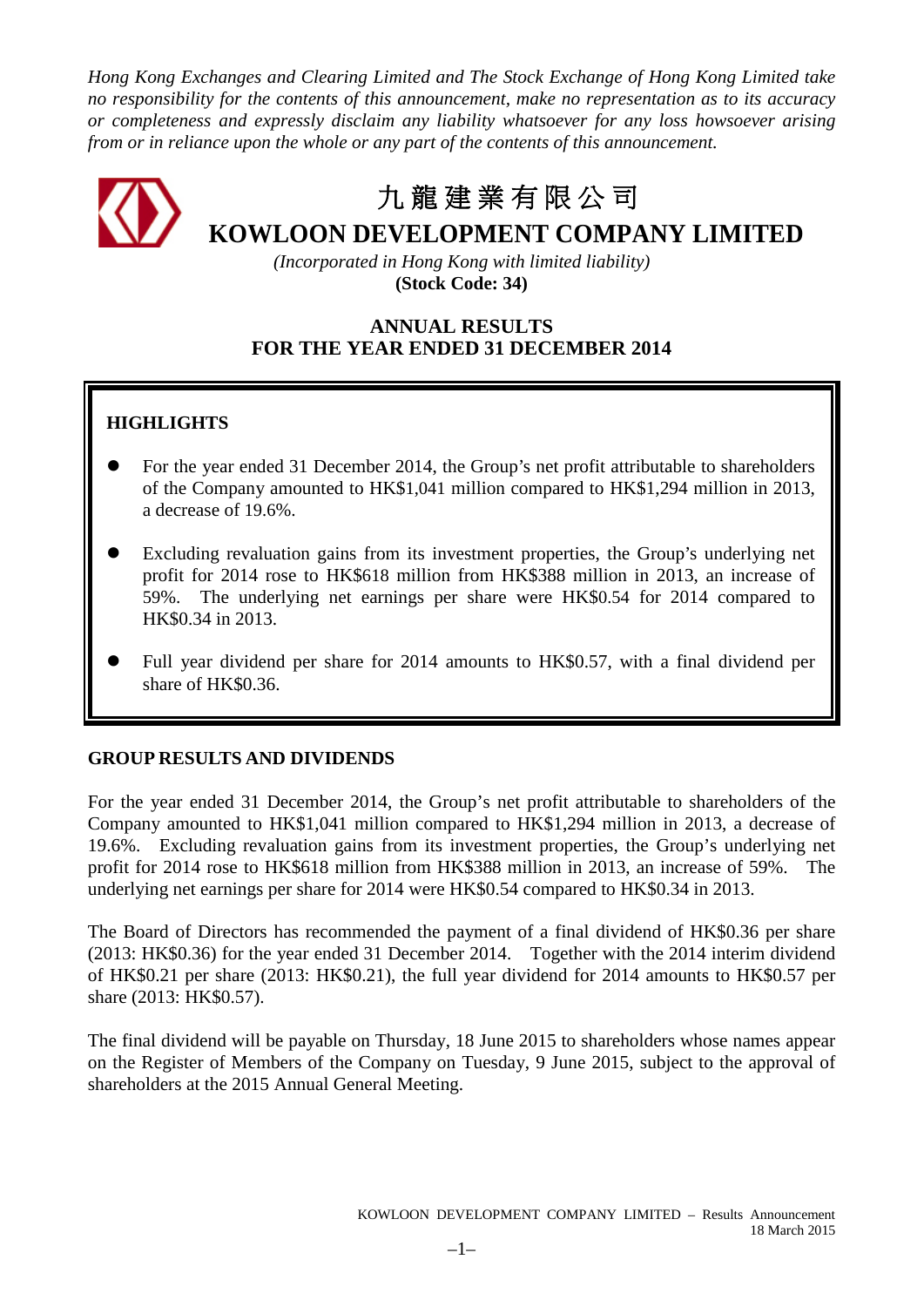### **BUSINESS REVIEW**

The overall sentiment has started to improve in the property market in Hong Kong since the second quarter of 2014, following sluggish sales activity generally in early 2014 due to various government-imposed measures intended to cool down the property sales activity, with both transaction volume and value in the primary residential market rising substantially in 2014.

In Mainland China, the overall market sentiment, except in the first-tier cities, has weakened considerably since the beginning of 2014 due to the oversupply issue and a slowing economy. Most property developers have been trying to substantially cut prices in order to reduce their rapidly built-up inventories. As a result, home prices have declined across the nation, with the average new home prices for 70 major cities having dropped year-on-year since September 2014 and this trend still persists. In the wake of slowing nationwide property sales, most of the local governments have already tried to ease or completely lift those home purchase restrictions previously imposed. The central bank has also tried to ease monetary policy by cutting interest rates and releasing more liquidity to the market. However, it appears that these easing policies have not as yet revived the weak housing market.

In Macau, the anti-corruption campaign in Mainland China, together with the government's implementation of a new transit visa restriction since 1 July 2014 and more importantly, its imposition of further restrictions on the RMB conversion made by tourists from Mainland China have adversely affected the performance of the gaming sector during majority of time over the past year and hence the economy. The economic slowdown has consequently prompted a correction in the property market, with the volume of residential transactions plummeting and the transacted prices falling around 20% from their peak in the middle of 2014.

For the year under review, a majority of the Group's operating profit was derived from income generated by the property investment portfolios in Hong Kong and Macau, as well as the recognised sales from Cadogan.

### *Development Property Sales*

In Hong Kong, the Group launched the sale of MacPherson Residence, its joint venture development project with Urban Renewal Authority and Hong Kong Playground Association in Mongkok in late May 2014 and it has been well received by the market with total sales exceeding HK\$940 million as of 31 December 2014. In early August 2014, the Group obtained the Occupation Permit for Cadogan, its 100%-owned project in Kennedy Town, with total sales of approximately HK\$1,400 million being recognised for the year under review. The land cost for this development project is relatively low, which was achieved through years of our effort to acquire individual old flats in the area, and therefore it has generated a decent profit for the Group.

In Mainland China, gross presales/sales generated from the Group's various projects across the nation amounted to approximately RMB2.6 billion in 2014, with approximately RMB1.7 billion attributable to the Group. In the second half of 2014, the Group launched the presale of two new development projects in Tianjin and Huizhou, with both projects having been well received by the market.

In Macau, the presale for the Group's two luxury development projects in the Orient Pearl District held through Polytec Asset Holdings Limited ("Polytec Asset"), namely Pearl Horizon and Lotes T+T1, have been put on hold until the progress in construction fulfills relevant requirements for presale and obtain the presale permission in accordance with the new laws on property sale activity. Therefore, no presales for these two projects were recorded for the year under review.

> KOWLOON DEVELOPMENT COMPANY LIMITED – Results Announcement 18 March 2015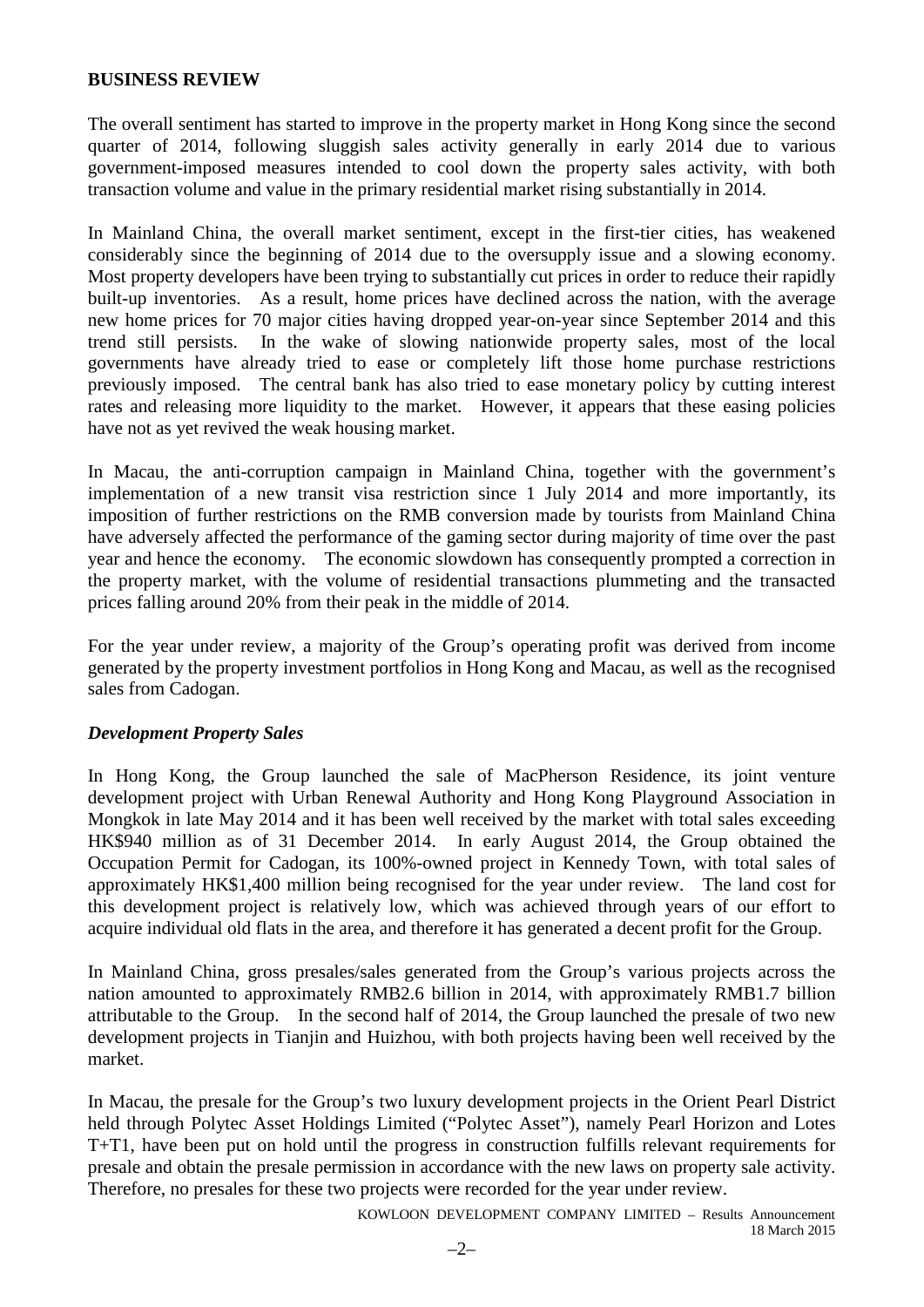# *Property Development*

**District/**

**Property**

In December 2014, the Group successfully acquired a piece of land in Lei Yue Mun, Hong Kong via public tender, with site area of approximately 3,240 sq m and gross floor area ("GFA") of approximately 29,200 sq m. The Group intends to develop this wholly-owned site into a high-end residential and commercial complex with a public carpark. This acquisition enhances the Group's landbank in Hong Kong.

As of 31 December 2014, the Group's landbank for development exceeded 5 million sq m of attributable GFA. The Group's major property projects under planning and development are set out as follows:

**Expected Date of** 

| <b>Property</b><br>Project     | District/<br>City           | <b>Usage</b>                | Approx.<br><b>Total Site</b><br>Area<br>(sq m) | Approx.<br><b>Total</b><br><b>GFA</b><br>(sq m) | Approx.<br>Remaining<br>$GFA^*$<br>$(sq \, \text{m})$ | Group's<br><b>Interest</b> | <b>Status</b>                                                                                   | <b>Expected Date of</b><br>Completion |
|--------------------------------|-----------------------------|-----------------------------|------------------------------------------------|-------------------------------------------------|-------------------------------------------------------|----------------------------|-------------------------------------------------------------------------------------------------|---------------------------------------|
| <b>Hong Kong</b>               |                             |                             |                                                |                                                 |                                                       |                            |                                                                                                 |                                       |
| <b>Upper West</b>              | Tai Kok Tsui,<br>Kowloon    | Residential &<br>retail     | 780                                            | 6,600                                           | 6,600                                                 | 100%                       | Superstructural<br>work in progress                                                             | 2015/2016                             |
| Aberdeen                       | Aberdeen,<br>Hong Kong      | Residential                 | 738                                            | 6,000                                           | 6,000                                                 | 100%                       | Foundation work<br>completed and<br>preparing for<br>commencement of<br>superstructural<br>work | 2016/2017                             |
| Pok Fu Lam<br>Road             | Sai Ying Pun,<br>Hong Kong  | Residential &<br>retail     | 1,388                                          | 11,100                                          | 11,100                                                | 100%                       | Preparing for<br>commencement of<br>foundation work                                             | 2019/2020                             |
| Hung Hom                       | Hung Hom,<br>Kowloon        | Residential &<br>commercial | 4,038                                          | 33,900                                          | 33,900                                                | 100%                       | Demolition work<br>completed and<br>preparing for<br>commencement of<br>foundation work         | 2018/2019                             |
| Clear Water<br><b>Bay Road</b> | Ngau Chi<br>Wan,<br>Kowloon | Residential &<br>commercial | 19,335                                         | 196,400                                         | 196,400                                               | 100%                       | Land premium<br>negotiation in<br>progress                                                      | To be determined                      |
| Lei Yue Mun                    | Lei Yue Mun,<br>Kowloon     | Residential &<br>commercial | 3,240                                          | 29,200                                          | 29,200                                                | 100%                       | Handover of land<br>in January 2015                                                             | 2018/2019                             |

### *Major Property Projects under Planning and Development*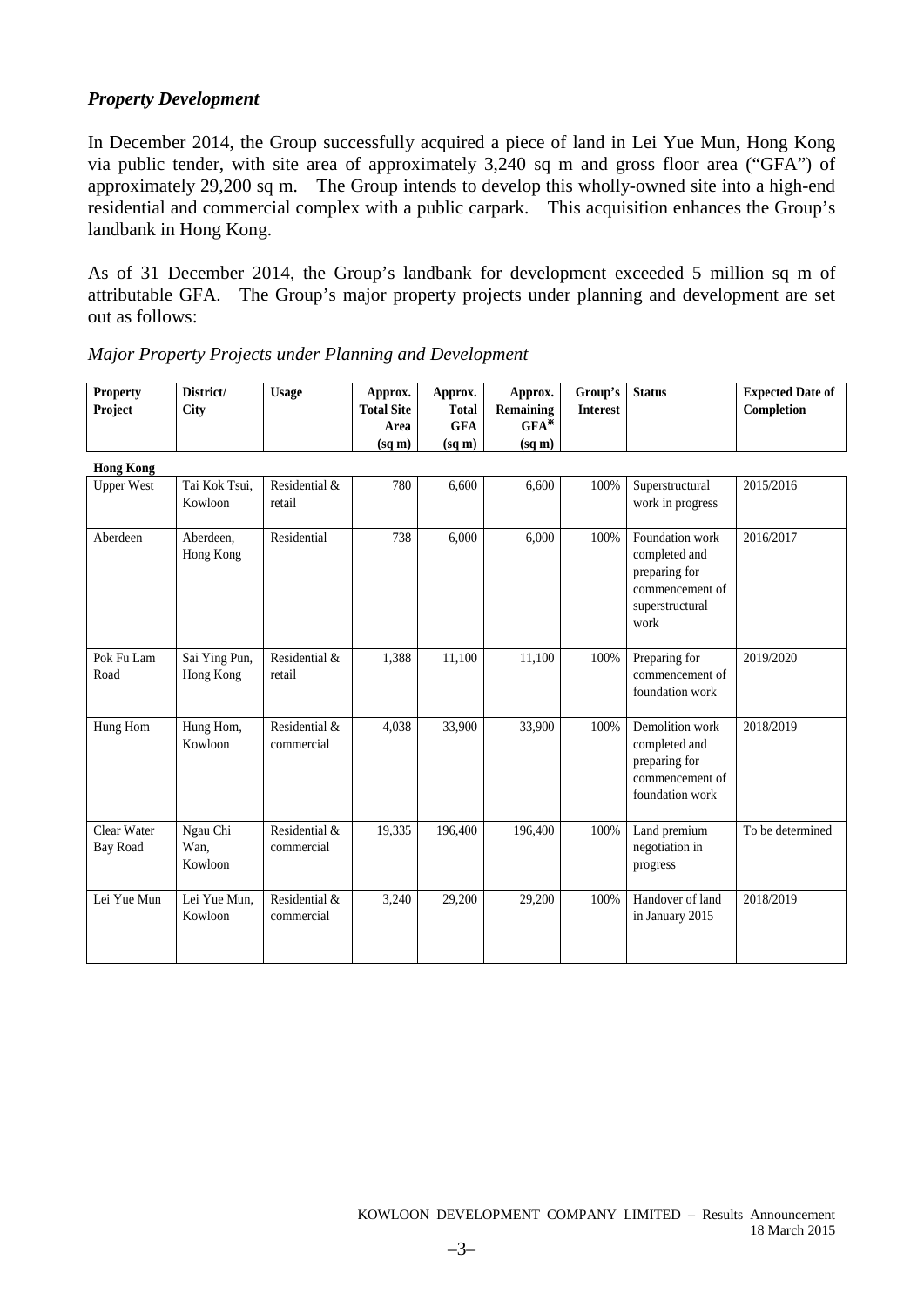# *Major Property Projects under Planning and Development (continued)*

| <b>Property</b><br>Project                                     | District/<br><b>City</b>             | <b>Usage</b>                | Approx.<br><b>Total Site</b><br>Area<br>$(sq \, \text{m})$ | Approx.<br><b>Total</b><br><b>GFA</b><br>$(sq \, \text{m})$ | Approx.<br><b>Remaining</b><br>$GFA^*$<br>(sq m) | Group's<br><b>Interest</b> | <b>Status</b>                                                                                                     | <b>Expected Date of</b><br>Completion                           |
|----------------------------------------------------------------|--------------------------------------|-----------------------------|------------------------------------------------------------|-------------------------------------------------------------|--------------------------------------------------|----------------------------|-------------------------------------------------------------------------------------------------------------------|-----------------------------------------------------------------|
| <b>Mainland China</b>                                          |                                      |                             |                                                            |                                                             |                                                  |                            |                                                                                                                   |                                                                 |
| Le Cove City<br>(Shenyang)<br>江灣城<br>(瀋陽)                      | Hun Nan Xin<br>District,<br>Shenyang | Residential &<br>commercial | 165,303                                                    | 712,000                                                     | 547,900                                          | 100%                       | Construction work<br>for the third phase<br>in progress                                                           | Third phase 2015                                                |
| The Gardenia<br>(Shenyang)<br>翠堤灣<br>(瀋陽)                      | Shenhe<br>District,<br>Shenyang      | Residential &<br>commercial | 1,100,000                                                  | 2,000,000                                                   | 2,000,000                                        | 100%                       | Construction work<br>for the second<br>phase in progress                                                          | Second phase<br><b>IIA 2015</b><br>IIB 2016/2017                |
| Le Cove City<br>(Wuxi)<br>江灣城<br>(無錫)                          | Chong An<br>District,<br>Wuxi        | Residential &<br>commercial | 68,833                                                     | $404,400^{#}$                                               | 404,400 <sup>#</sup>                             | 80%                        | Fitting-out work<br>for the first phase<br>in progress;<br>construction work<br>for the second<br>phase commenced | First phase 2015<br>Second phase 2017                           |
| Galaxy<br>Heights<br>(Zhongshan)<br>星際豪庭<br>(中山)               | Shiqi District,<br>Zhongshan         | Residential &<br>commercial | 18,334                                                     | 129,000                                                     | 129,000                                          | 70%                        | Fitting-out work in<br>progress                                                                                   | 2015                                                            |
| The Lake<br>(Foshan)<br>山語湖<br>(佛山)                            | Nanhai<br>District,<br>Foshan        | Residential &<br>commercial | 4,020,743                                                  | 1,600,000                                                   | 1,165,300                                        | 50%                        | Construction work<br>for the second<br>phase of high rise<br>residential towers<br>in progress                    | Second phase of<br>high rise<br>residential towers<br>2015/2016 |
| Jiang Wan<br>Nan An<br>Hua Yuan<br>(Huizhou)<br>江灣南岸花園<br>(惠州) | Huicheng<br>District,<br>Huizhou     | Residential &<br>commercial | 146,056                                                    | 519,900                                                     | 519,900                                          | 60%                        | Superstructural<br>work for the first<br>phase in progress                                                        | First phase 2016                                                |
| City Plaza<br>(Tianjin)<br>城市廣場<br>(天津)<br>$M_{0.00}$          | Hedong<br>District,<br>Tianjin       | Residential &<br>commercial | 135,540                                                    | 850,000*                                                    | 850,000*                                         | 49%                        | Construction work<br>for the first phase<br>in progress                                                           | First phase 2015                                                |

| ٠<br>×<br>I<br>I |
|------------------|
|------------------|

| .              |                                        |                             |        |         |         |       |                                                                          |           |
|----------------|----------------------------------------|-----------------------------|--------|---------|---------|-------|--------------------------------------------------------------------------|-----------|
| Pearl Horizon  | <b>Novos Aterros</b><br>da Areia Preta | Residential &<br>commercial | 68,000 | 697,600 | 697,600 | 58.8% | Foundation work<br>for the whole<br>project<br>commenced in late<br>2014 | 2017/2018 |
| Lotes $T + T1$ | Novos Aterros<br>da Areia Preta        | Residential &<br>commercial | 17.900 | 195,600 | 195,600 | 58.8% | Piling work to be<br>completed by end<br>2015                            | 2017/2018 |

※ Refers to approx. total GFA less GFA sold and recognised in the accounts.

# With additional underground GFA of approximately 15,000 sq m for the commercial portion and over 2,300 carparking spaces.

\* With additional underground GFA of approximately 35,000 sq m for the commercial portion.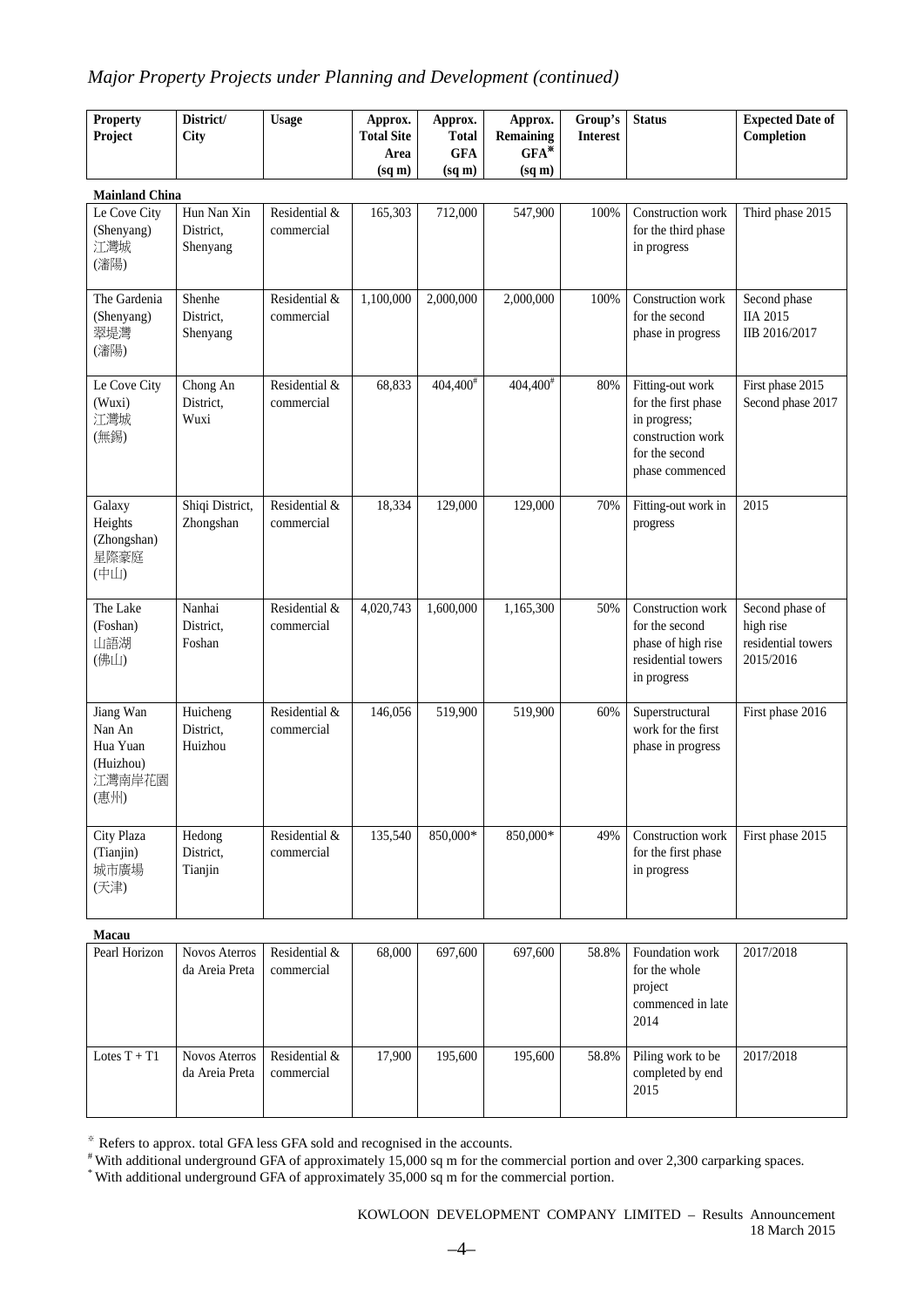### *Property Investment*

Gross rental income generated from the Group's property investment portfolio in Hong Kong for 2014 rose to HK\$337 million, an increase of 8.2% over 2013. Gross rental income generated from Pioneer Centre, the Group's wholly-owned flagship and core investment property in Hong Kong rose 8.3% year-on-year to HK\$292 million in 2014; both retail spaces and offices were nearly fully let as of 31 December 2014.

### *Oil Business*

For the year ended 31 December 2014, the segment recorded an operating loss of HK\$216 million compared to an operating loss of HK\$347 million in 2013.

The segment operating loss for the year under review was mainly due to two factors. First, in view of the adverse impact of the collapse in international oil prices on its future earnings, the Group made an impairment provision of HK\$212 million for the Kazakhstan oil assets in 2014. Second, while the Group's South Alibek Oilfield in Kazakhstan resumed normal oil production immediately after it obtained the gas flaring permits in late September 2014, the suspension of usual oil production in the first nine months significantly affected the earnings of the segment for 2014. The Group has endeavoured to seek a solution to tackle the gas flaring issue for its oilfield in Kazakhstan before the permits expire on 31 August 2015, with various viable options having recently been under consideration.

The Group's exposure in the oil business is through its 73.4%-owned listed subsidiary, Polytec Asset.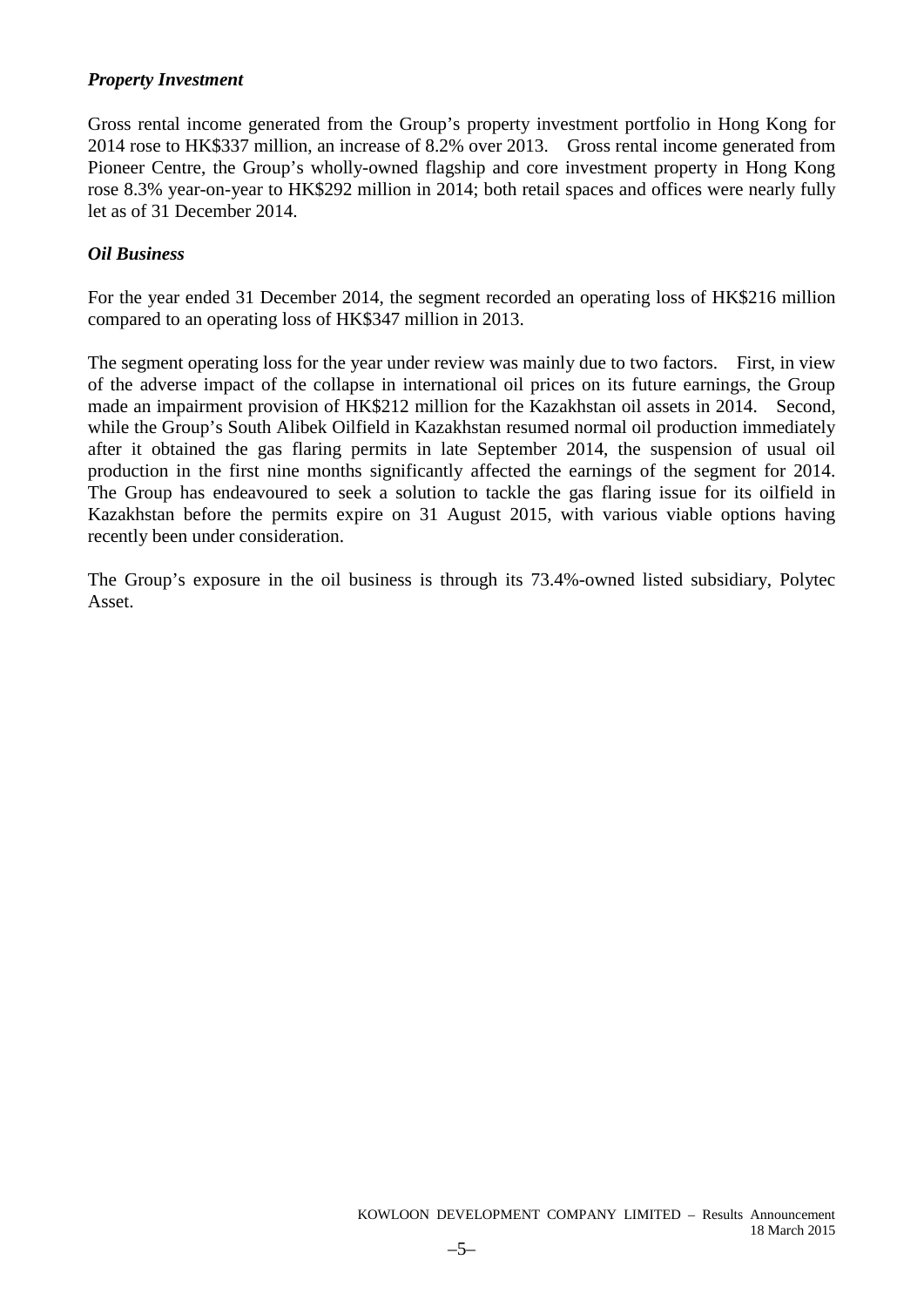### **PROSPECTS**

In 2014, the property market in Hong Kong benefitted substantially from the persistently historic-low interest rate environment and growing buying appetite since the second quarter of 2014, with both transaction volume and prices rising considerably in the primary residential market. Looking ahead, whether these favourable conditions in the housing market in Hong Kong will remain depending largely on two factors, that is, the timing and path of the interest rate hikes in the US and any further government's restrictive measures on the property market to dampen the buyers' appetite.

In Hong Kong, the Group will continue the sale of the remaining units at MacPherson Residence and Cadogan in the first half of 2015. In addition, it intends to launch the presale of two wholly-owned new residential development projects in Aberdeen and Hung Hom during the second half of 2015, with a combined GFA of approximately 40,000 sq m.

In Mainland China, the Group will continue the presale/sale of its various projects, both wholly-owned and jointly-owned, this year. Despite severe competition in the market, the Group will endeavour to improve its sales in 2015 aiming to perform better than that of 2014. Owing to its past experience with property development in Mainland China, the Group intends to focus on developments in the first-tier cities as this positioning will create more synergies by capitalising on its expertise with property development in Hong Kong and Macau and adding more value to its development projects in Mainland China.

In Macau, the Group expects that the correction in the residential market triggered by the slowing economy will persist until the economy stabilises and starts to pick up. Nevertheless, as the Group has presold over 3,000 residential units of its two major luxury residential development projects in the Orient Pearl District over the past few years with contracted presales exceeding HK\$20 billion, the short-term market fluctuation has not adversely affected its two projects under construction. The Group is accelerating construction work of its two projects, aiming for completion and handover to home buyers in 2017/2018.

The Group expects its investment property portfolios in Hong Kong and Macau, as well as its cold storage and ice manufacturing business operated by Polytec Asset, will continue to generate stable income in 2015.

The Group's oil business in Kazakhstan held through Polytec Assets is not expected to contribute any net income to its results in 2015 if international oil prices stay at the current low levels throughout the year.

Looking forward, the Group will continue to enhance its competitiveness in the property markets across the Greater China region to lay a solid foundation for long-term sustainable growth.

I would like to take this opportunity to express my gratitude to my fellow directors for their support and all staff for their dedication and hard work.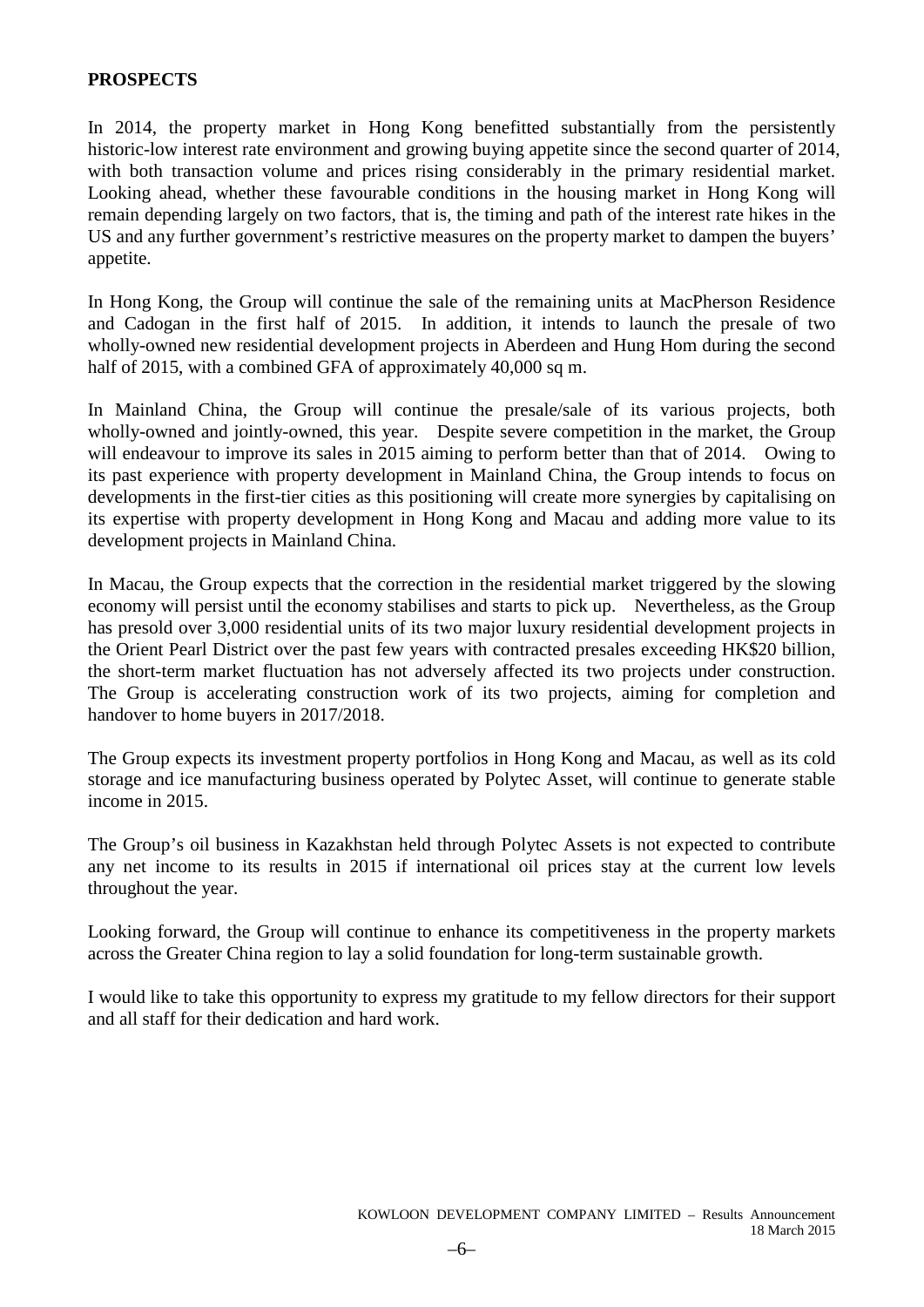# **CONSOLIDATED RESULTS**

The consolidated results of the Group for the year ended 31 December 2014 together with the comparative figures of 2013 are as follows:

# **Consolidated Income Statement**

*for the year ended 31 December 2014*

|                                                      |                | 2014            | 2013       |
|------------------------------------------------------|----------------|-----------------|------------|
|                                                      | <b>Note</b>    | <b>HK\$'000</b> | HK\$'000   |
| <b>Turnover</b>                                      | $\mathfrak{Z}$ | 3,150,473       | 1,416,751  |
| Cost of sales                                        |                | (1,613,698)     | (639, 659) |
| Other revenue                                        |                | 44,281          | 21,169     |
| Other net income                                     | $\overline{4}$ | 2,779           | 245,852    |
| Depreciation and amortisation                        |                | (17, 404)       | (13, 454)  |
| <b>Staff</b> costs                                   |                | (184, 489)      | (179, 406) |
| Selling, marketing and distribution expenses         |                | (257, 699)      | (139, 320) |
| Impairment of oil production and exploitation assets | 5              | (212,000)       | (296, 400) |
| Other operating expenses                             |                | (87, 963)       | (95,025)   |
| Fair value changes on investment properties          |                | 363,058         | 744,579    |
| <b>Profit from operations</b>                        |                | 1,187,338       | 1,065,087  |
| Finance costs                                        | 6              | (168, 758)      | (102,049)  |
| Share of losses of associated companies              |                | (19, 865)       | (1,559)    |
| Share of profits of joint ventures                   |                | 285,237         | 398,892    |
| <b>Profit before taxation</b>                        | 7              | 1,283,952       | 1,360,371  |
| Income tax                                           | 8              | (230, 874)      | (59, 571)  |
| <b>Profit for the year</b>                           |                | 1,053,078       | 1,300,800  |
| <b>Attributable to:</b>                              |                |                 |            |
| Shareholders of the Company                          |                | 1,040,717       | 1,293,672  |
| Non-controlling interests                            |                | 12,361          | 7,128      |
| Profit for the year                                  |                | 1,053,078       | 1,300,800  |
| <b>Earnings per share - Basic/Diluted</b>            | 9              | <b>HK\$0.90</b> | HK\$1.12   |
|                                                      |                |                 |            |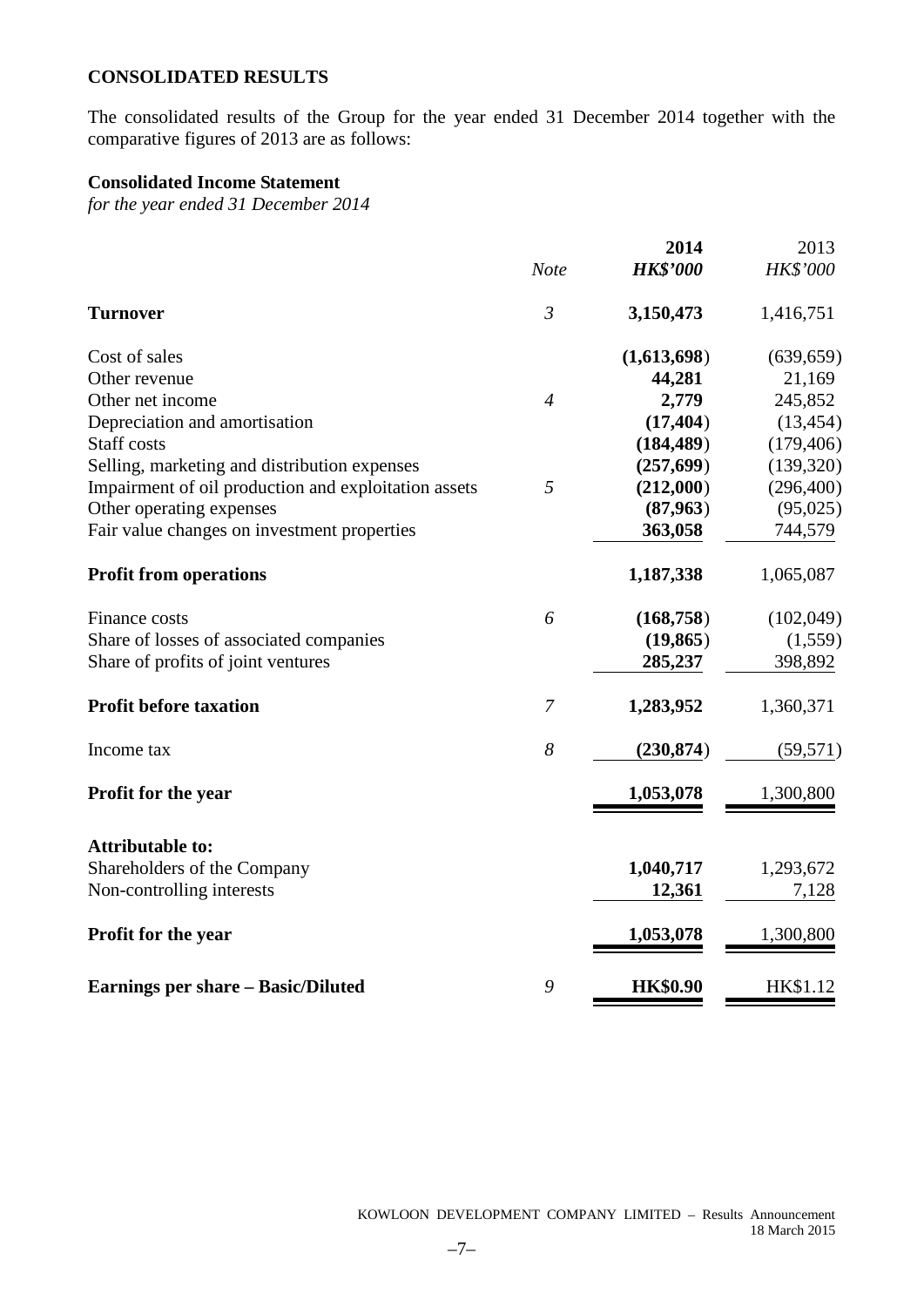# **Consolidated Statement of Comprehensive Income**

*for the year ended 31 December 2014*

|                                                                                                  | 2014<br><b>HK'000</b> | 2013<br><b>HK'000</b> |
|--------------------------------------------------------------------------------------------------|-----------------------|-----------------------|
| Profit for the year                                                                              | 1,053,078             | 1,300,800             |
| Other comprehensive income for the year                                                          |                       |                       |
| Items that may be reclassified subsequently to profit or loss:                                   |                       |                       |
| Exchange differences on translation of accounts of<br>overseas subsidiaries                      | (12, 532)             | 124,073               |
| Changes in fair value of available-for-sale investments                                          |                       | 37                    |
| Changes in fair value of interests in property development                                       | 309,601               | 439,312               |
| Impairment of available-for-sale investments transferred to<br>the consolidated income statement |                       | 4,160                 |
| Share of other comprehensive income of joint ventures and<br>associated companies                | (12, 349)             | 112,801               |
|                                                                                                  | 284,720               | 680,383               |
| Total comprehensive income for the year                                                          | 1,337,798             | 1,981,183             |
| <b>Attributable to:</b>                                                                          |                       |                       |
| Shareholders of the Company<br>Non-controlling interests                                         | 1,245,009<br>92,789   | 1,851,865<br>129,318  |
| Total comprehensive income for the year                                                          | 1,337,798             | 1,981,183             |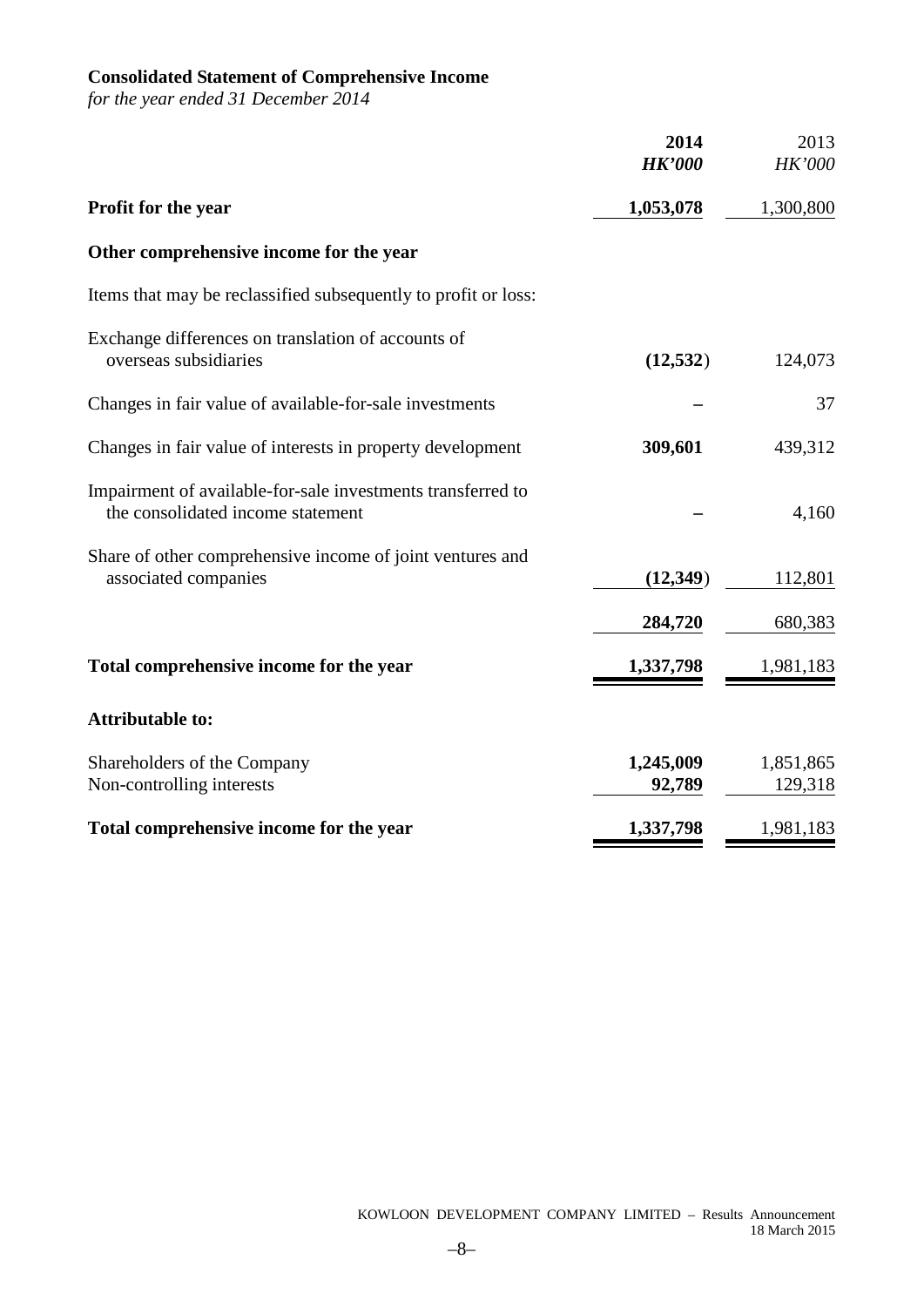# **Consolidated Balance Sheet**

|                                       |      | At 31 December 2014 | At 31 December 2013 |            |            |  |
|---------------------------------------|------|---------------------|---------------------|------------|------------|--|
|                                       | Note | <b>HK\$'000</b>     | <b>HK\$'000</b>     | HK\$'000   | HK\$'000   |  |
| Non-current assets                    |      |                     |                     |            |            |  |
| <b>Fixed assets</b>                   |      |                     |                     |            |            |  |
| - Investment properties               |      |                     | 10,646,498          |            | 10,268,917 |  |
| - Leasehold land held for own use     |      |                     | 209,884             |            | 216,489    |  |
| - Other property, plant and equipment | 5    |                     | 837,103             |            | 1,052,394  |  |
|                                       |      |                     | 11,693,485          |            | 11,537,800 |  |
| Oil exploitation assets               | 5    |                     | 66,257              |            | 84,322     |  |
| Interests in property development     |      |                     | 12,227,420          |            | 11,917,819 |  |
| Interest in joint ventures            |      |                     | 2,953,007           |            | 2,686,880  |  |
| Interest in associated companies      |      |                     | 2,282,764           |            | 2,401,667  |  |
| <b>Financial investments</b>          |      |                     |                     |            | 2,284      |  |
| Loans and advances                    |      |                     | 54,221              |            | 32,741     |  |
| Deferred tax assets                   |      |                     | 109,309             |            | 100,579    |  |
|                                       |      |                     | 29,386,463          |            | 28,764,092 |  |
| <b>Current assets</b>                 |      |                     |                     |            |            |  |
| Inventories                           |      | 17,079,825          |                     | 14,942,538 |            |  |
| Trade and other receivables           | 11   | 744,482             |                     | 629,309    |            |  |
| Loans and advances                    |      | 15,985              |                     | 12,748     |            |  |
| Amounts due from                      |      |                     |                     |            |            |  |
| joint ventures                        |      | 40,009              |                     | 56,576     |            |  |
| Financial investments                 |      | 21,945              |                     | 97,951     |            |  |
| Pledged bank deposits                 |      | 15,000              |                     | 32,834     |            |  |
| Cash and cash equivalents             |      | 1,157,340           |                     | 623,966    |            |  |
|                                       |      | 19,074,586          |                     | 16,395,922 |            |  |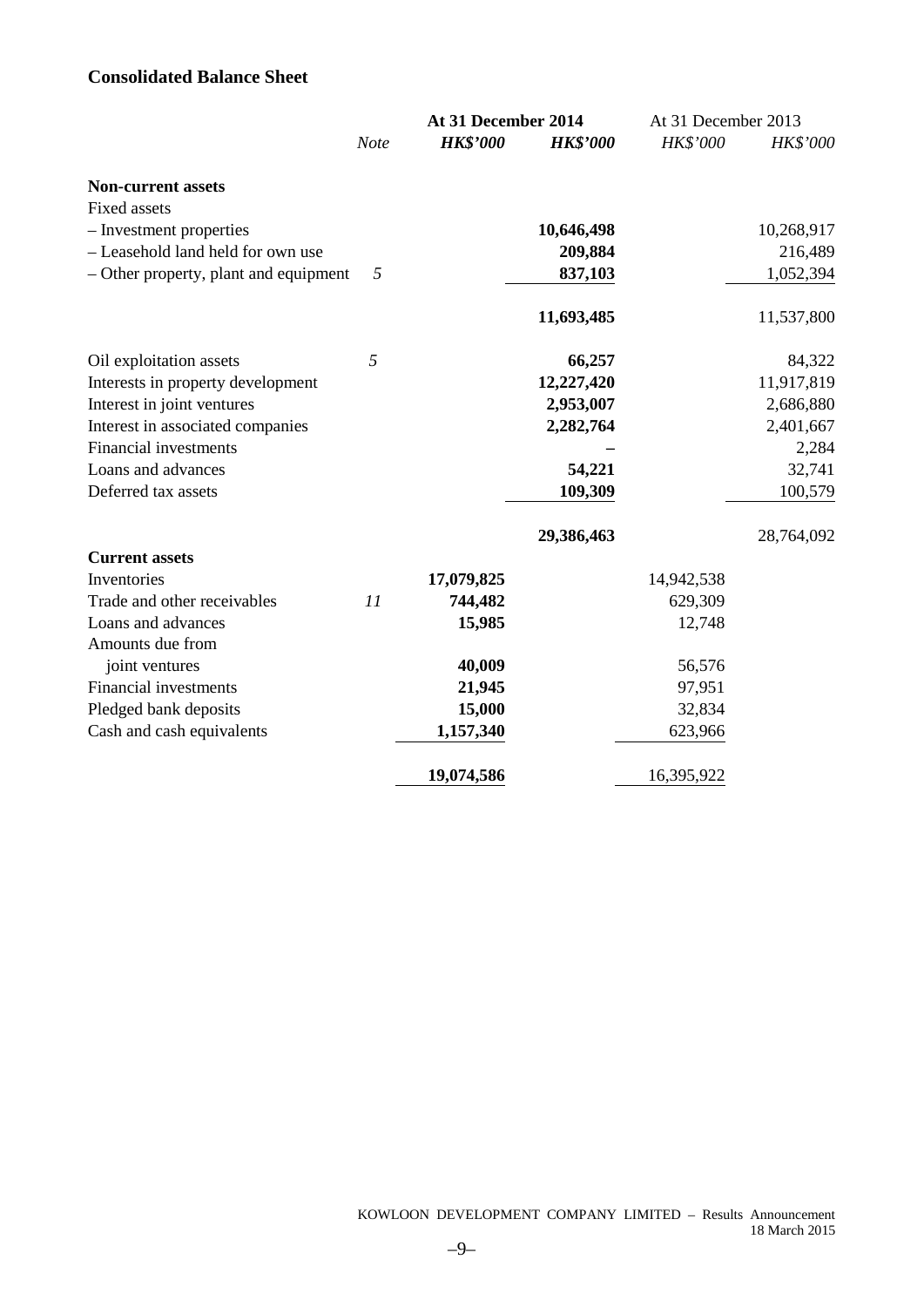|                                              |      | At 31 December 2014 |                 | At 31 December 2013 |                 |
|----------------------------------------------|------|---------------------|-----------------|---------------------|-----------------|
|                                              | Note | <b>HK\$'000</b>     | <b>HK\$'000</b> | <b>HK\$'000</b>     | <b>HK\$'000</b> |
| <b>Current liabilities</b>                   |      |                     |                 |                     |                 |
| Trade and other payables                     | 12   | 5,375,265           |                 | 3,034,768           |                 |
| Amounts due to                               |      |                     |                 |                     |                 |
| non-controlling interests                    |      | 200,000             |                 | 200,000             |                 |
| Amount due to a joint venture                |      | 787,838             |                 | 790,480             |                 |
| <b>Bank loans</b>                            |      | 1,343,400           |                 | 1,334,314           |                 |
| Current taxation                             |      | 332,703             |                 | 253,722             |                 |
|                                              |      | 8,039,206           |                 | 5,613,284           |                 |
| <b>Net current assets</b>                    |      |                     | 11,035,380      |                     | 10,782,638      |
| <b>Total assets less current liabilities</b> |      |                     | 40,421,843      |                     | 39,546,730      |
| <b>Non-current liabilities</b>               |      |                     |                 |                     |                 |
| Loan from ultimate holding company           |      | 6,778,980           |                 | 9,328,289           |                 |
| <b>Bank loans</b>                            |      | 6,574,346           |                 | 3,861,567           |                 |
| Other payables                               |      | 38,679              |                 | 41,416              |                 |
| Deferred tax liabilities                     |      | 950,651             |                 | 881,590             |                 |
|                                              |      |                     | 14,342,656      |                     | 14,112,862      |
| <b>NET ASSETS</b>                            |      |                     | 26,079,187      |                     | 25,433,868      |
| <b>Capital and reserves</b>                  |      |                     |                 |                     |                 |
| Share capital                                | 13   |                     | 8,417,472       |                     | 115,068         |
| Share premium                                | 13   |                     |                 |                     | 8,302,404       |
| Reserves                                     |      |                     | 14,421,101      |                     | 13,833,237      |
| Total equity attributable to the             |      |                     |                 |                     |                 |
| shareholders of the Company                  |      |                     | 22,838,573      |                     | 22,250,709      |
| <b>Non-controlling interests</b>             |      |                     | 3,240,614       |                     | 3,183,159       |
| <b>TOTAL EQUITY</b>                          |      |                     | 26,079,187      |                     | 25,433,868      |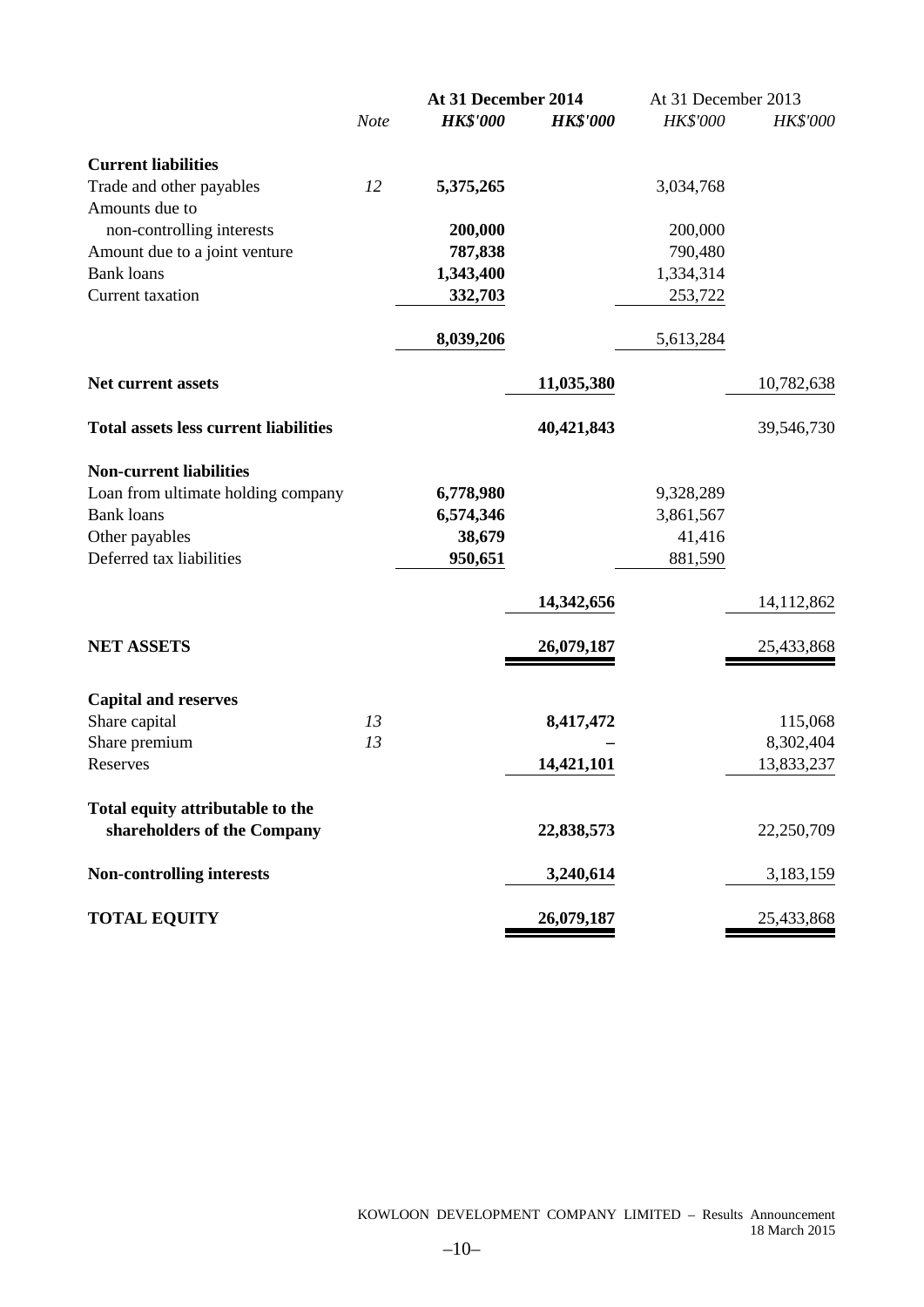#### *Notes*

#### **1 Basis of preparation**

The accounts have been prepared in accordance with all applicable Hong Kong Financial Reporting Standards ("HKFRSs"), which collective term includes all applicable individual Hong Kong Financial Reporting Standards, Hong Kong Accounting Standards ("HKASs") and Interpretations issued by the Hong Kong Institute of Certified Public Accountants ("HKICPA") and accounting principles generally accepted in Hong Kong. The accounts also comply with the applicable requirements of the Hong Kong Companies Ordinance, which for this financial year and the comparative period continue to be those of the predecessor Hong Kong Companies Ordinance (Cap.32), in accordance with the transitional and saving arrangements for Part 9 of the new Hong Kong Companies Ordinance (Cap.622), "Accounts and Audit", which are set out in sections 76 to 87 of Schedule 11 to that Ordinance. The accounts also comply with the applicable disclosure provisions of the Rules Governing the Listing of Securities on The Stock Exchange of Hong Kong Limited (the "Listing Rules").

The HKICPA has issued certain new and revised HKFRSs that are first effective or available for early adoption for the current accounting period of the Group. Note 2 provides information on any changes in accounting policies resulting from initial application of these developments to the extent that they are relevant to the Group for the current and prior accounting periods reflected in these accounts.

#### **2 Changes in accounting policies**

The HKICPA has issued a few amendments to HKFRSs and one new interpretation that are first effective for the current accounting period of the Group. Of these, the following development is relevant to the Group's accounts:

– Amendments to HKAS 36, "Recoverable amount disclosures for non-financial assets"

The amendments to HKAS 36 modify the disclosure requirements for impaired non-financial assets. The disclosures required by HKAS 36 are generally more extensive than those previously required by the standard.

The Group has not applied any new standard or interpretation that is not yet effective for the current accounting period.

### **3 Segment reporting**

The Group manages its business by a mixture of both business lines and geography. In a manner consistent with the way in which information is reported internally to the Group's top management for the purposes of assessing segment performance and allocating resources between segments, the Group has identified the following six reportable segments.

- Property development segment (Hong Kong/Mainland China/Macau): the development and sale of properties and interests in property development. Given the importance of the property development division to the Group, the Group's property development business is segregated further into three reportable segments on a geographical basis.
- Property investment segment: the leasing of properties to generate rental income and to gain from the appreciation in the properties' values in the long term.
- Oil segment: oil exploration and production.
- Other businesses segment: mainly includes the financial investments, the provision of finance services, income from the sale of ice and the provision of cold storage services and treasury operations.

Turnover comprises mainly rental income from properties, gross proceeds from sale of properties and crude oil and interest income.

Reporting segment profit represents profit before taxation by excluding fair value changes on investment properties, finance costs, exceptional items and head office and corporate income/expenses.

Segment assets include all tangible, intangible assets and current assets with the exception of deferred tax assets and other corporate assets.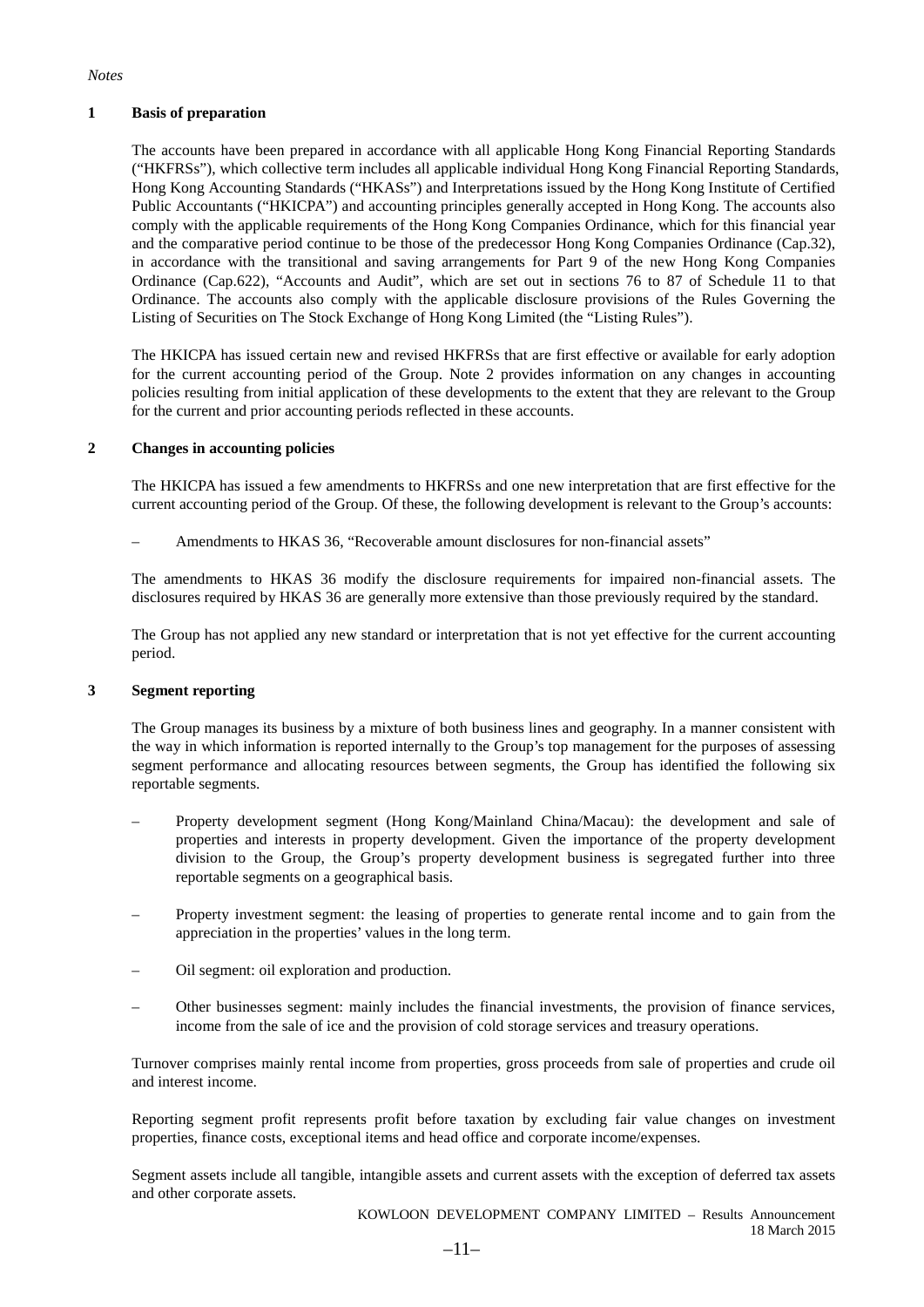#### **(a) Segment results and assets**

Information regarding the Group's reportable segments as provided to the Group's top management for the purposes of resource allocation and assessment of segment performance for the year is set out below.

|                                                                             |                                 |                                     |                                             | 2014                     |                                                  |                        |                                  |
|-----------------------------------------------------------------------------|---------------------------------|-------------------------------------|---------------------------------------------|--------------------------|--------------------------------------------------|------------------------|----------------------------------|
|                                                                             |                                 |                                     | Property development                        |                          |                                                  |                        |                                  |
|                                                                             | Consolidated<br><b>HK\$'000</b> | <b>Hong Kong</b><br><b>HK\$'000</b> | <b>Mainland</b><br>China<br><b>HK\$'000</b> | Macau<br><b>HK\$'000</b> | <b>Property</b><br>investment<br><b>HK\$'000</b> | Oil<br><b>HK\$'000</b> | <b>Others</b><br><b>HK\$'000</b> |
| Turnover                                                                    | 3,150,473                       | 2,342,189                           | 144,672                                     | 16,000                   | 337,309                                          | 157,725                | 152,578                          |
| Reportable segment profit<br>Fair value changes on                          | 995,484                         | 788,259                             | (29,010)                                    | 15,945                   | 383,837                                          | (215, 634)             | 52,087                           |
| investment properties<br>Share of fair value changes                        | 363,058                         |                                     |                                             |                          | 363,058                                          |                        |                                  |
| on investment properties<br>of a joint venture<br>Head office and corporate | 187,880                         |                                     |                                             |                          | 187,880                                          |                        |                                  |
| expenses<br>Finance costs                                                   | (93,712)<br>(168, 758)          |                                     |                                             |                          |                                                  |                        |                                  |
| Profit before taxation                                                      | 1,283,952                       |                                     |                                             |                          |                                                  |                        |                                  |
| Share of losses of<br>associated companies<br>Share of profits of joint     | (19, 865)                       |                                     | (24, 268)                                   |                          |                                                  |                        | 4,403                            |
| ventures                                                                    | 285,237                         |                                     | 49,824                                      |                          | 235,413                                          |                        |                                  |
| Interest income<br>Depreciation and amortisation                            | 25,049                          |                                     |                                             |                          |                                                  | (42, 679)              | 25,049<br>(17,056)               |
| Impairment of oil production<br>and exploitation assets                     | (59, 735)<br>(212,000)          |                                     |                                             |                          |                                                  | (212,000)              |                                  |
|                                                                             |                                 |                                     |                                             | 2013                     |                                                  |                        |                                  |
|                                                                             |                                 |                                     | Property development                        |                          |                                                  |                        |                                  |
|                                                                             |                                 |                                     |                                             |                          |                                                  |                        |                                  |
|                                                                             | Consolidated<br>HK\$'000        | Hong Kong<br>HK\$'000               | Mainland<br>China<br>HK\$'000               | Macau<br>HK\$'000        | Property<br>investment<br>HK\$'000               | Oil<br>HK\$'000        | Others<br>HK\$'000               |
| Turnover                                                                    | 1,416,751                       | 26,000                              | 734,120                                     | 125,561                  | 311,733                                          | 62,623                 | 156,714                          |
| Reportable segment profit<br>Other net income<br>Fair value changes on      | 341,014<br>240,658              | 1,047<br>5,218                      | 180,858                                     | 80,976                   | 336,871<br>235,440                               | (347,209)              | 88,471                           |
| investment properties<br>Share of fair value changes                        | 744,579                         |                                     |                                             |                          | 744,579                                          |                        |                                  |
| on investment properties<br>of a joint venture<br>Head office and corporate | 223,520                         |                                     |                                             |                          | 223,520                                          |                        |                                  |
| expenses<br>Finance costs                                                   | (87, 351)<br>(102,049)          |                                     |                                             |                          |                                                  |                        |                                  |
| Profit before taxation                                                      | 1,360,371                       |                                     |                                             |                          |                                                  |                        |                                  |
| Share of losses of<br>associated companies<br>Share of profits of           | (1,559)                         |                                     | (8,048)                                     |                          |                                                  |                        | 6,489                            |
| joint ventures                                                              | 398,892                         |                                     | 132,008                                     |                          | 266,884                                          |                        |                                  |
| Interest income<br>Depreciation and amortisation                            | 45,712<br>(38, 481)             |                                     |                                             |                          |                                                  | (24, 142)              | 45,712<br>(14, 339)              |
| Impairment of oil production                                                |                                 |                                     |                                             |                          |                                                  |                        |                                  |
| and exploitation assets                                                     | (296, 400)                      |                                     |                                             |                          |                                                  | (296, 400)             |                                  |

KOWLOON DEVELOPMENT COMPANY LIMITED – Results Announcement 18 March 2015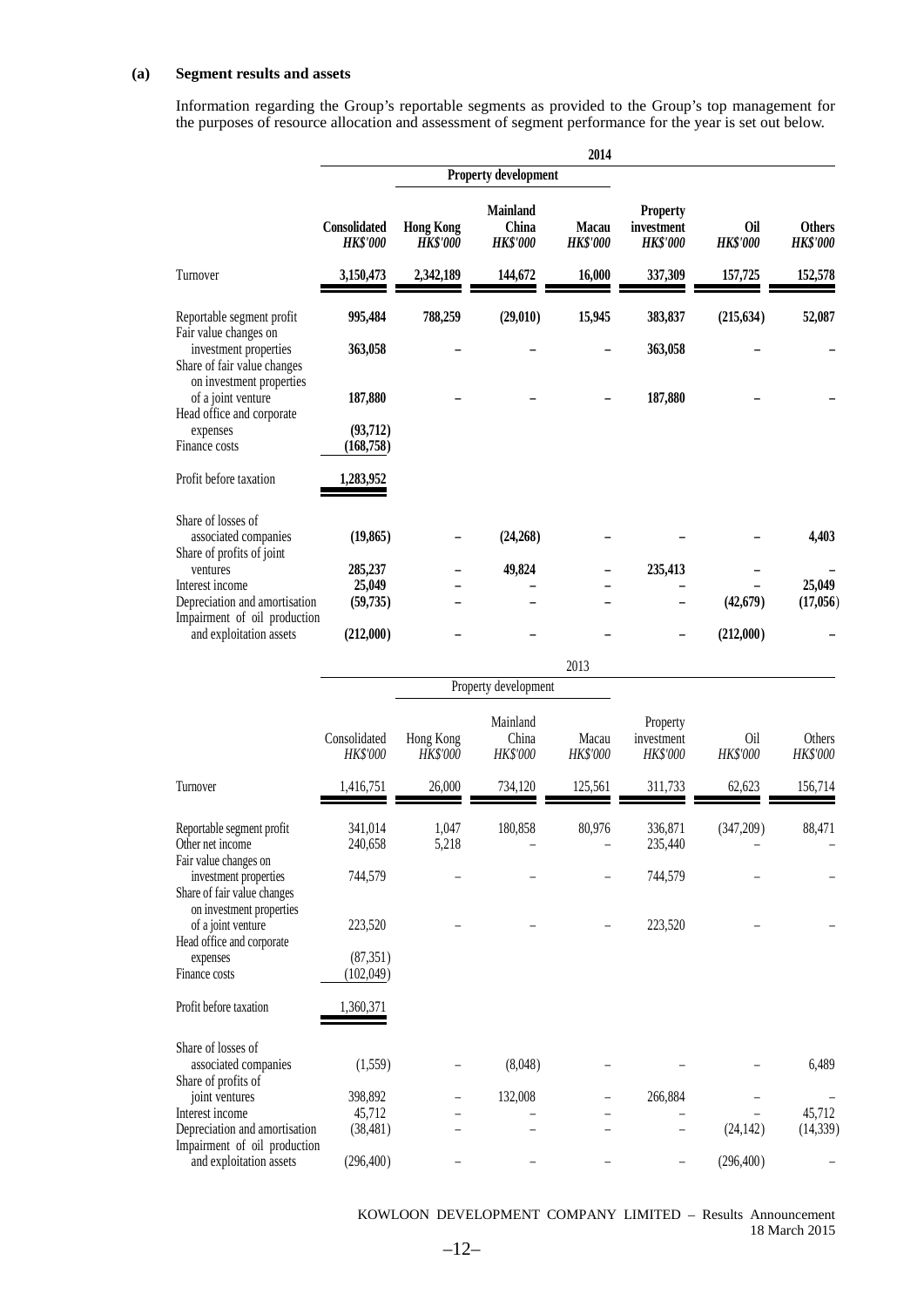|                                                                                                                                               |                                                        |                                     |                                             | 2014                            |                                                  |                               |                                  |
|-----------------------------------------------------------------------------------------------------------------------------------------------|--------------------------------------------------------|-------------------------------------|---------------------------------------------|---------------------------------|--------------------------------------------------|-------------------------------|----------------------------------|
|                                                                                                                                               |                                                        |                                     | Property development                        |                                 |                                                  |                               |                                  |
|                                                                                                                                               | Consolidated<br><b>HK\$'000</b>                        | <b>Hong Kong</b><br><b>HK\$'000</b> | <b>Mainland</b><br>China<br><b>HK\$'000</b> | <b>Macau</b><br><b>HK\$'000</b> | <b>Property</b><br>investment<br><b>HK\$'000</b> | <b>Oil</b><br><b>HK\$'000</b> | <b>Others</b><br><b>HK\$'000</b> |
| Reportable segment assets<br>Deferred tax assets<br>Pledged bank deposits<br>Cash and cash equivalents<br>Head office and corporate<br>assets | 47,153,636<br>109,309<br>15,000<br>1,157,340<br>25,764 | 9,115,172                           | 13,867,599                                  | 10,985,703                      | 11,882,063                                       | 910,064                       | 393,035                          |
| Consolidated total assets                                                                                                                     | 48,461,049                                             |                                     |                                             |                                 |                                                  |                               |                                  |
| Interest in associated<br>companies<br>Interest in and amounts due                                                                            | 2,282,764                                              |                                     | 2,256,158                                   |                                 |                                                  |                               | 26,606                           |
| from joint ventures                                                                                                                           | 2,993,016                                              |                                     | 1,775,101                                   |                                 | 1,217,915                                        |                               |                                  |

|                                                                                                                                               |                                                      |                              |                               | 2013              |                                           |                 |                           |
|-----------------------------------------------------------------------------------------------------------------------------------------------|------------------------------------------------------|------------------------------|-------------------------------|-------------------|-------------------------------------------|-----------------|---------------------------|
|                                                                                                                                               |                                                      |                              | Property development          |                   |                                           |                 |                           |
|                                                                                                                                               | Consolidated<br><b>HK\$'000</b>                      | Hong Kong<br><b>HK\$'000</b> | Mainland<br>China<br>HK\$'000 | Macau<br>HK\$'000 | Property<br>investment<br><b>HK\$'000</b> | 0il<br>HK\$'000 | Others<br><b>HK\$'000</b> |
| Reportable segment assets<br>Deferred tax assets<br>Pledged bank deposits<br>Cash and cash equivalents<br>Head office and corporate<br>assets | 44,389,965<br>100,579<br>32,834<br>623,966<br>12,670 | 7,877,617                    | 12,845,302                    | 10,792,824        | 11,309,742                                | 1,116,039       | 448,441                   |
| Consolidated total assets                                                                                                                     | 45,160,014                                           |                              |                               |                   |                                           |                 |                           |
| Interest in associated<br>companies<br>Interest in and amounts due                                                                            | 2,401,667                                            | -                            | 2,379,464                     |                   |                                           |                 | 22,203                    |
| from joint ventures                                                                                                                           | 2,743,456                                            | -                            | 1,713,688                     |                   | 1,029,768                                 |                 |                           |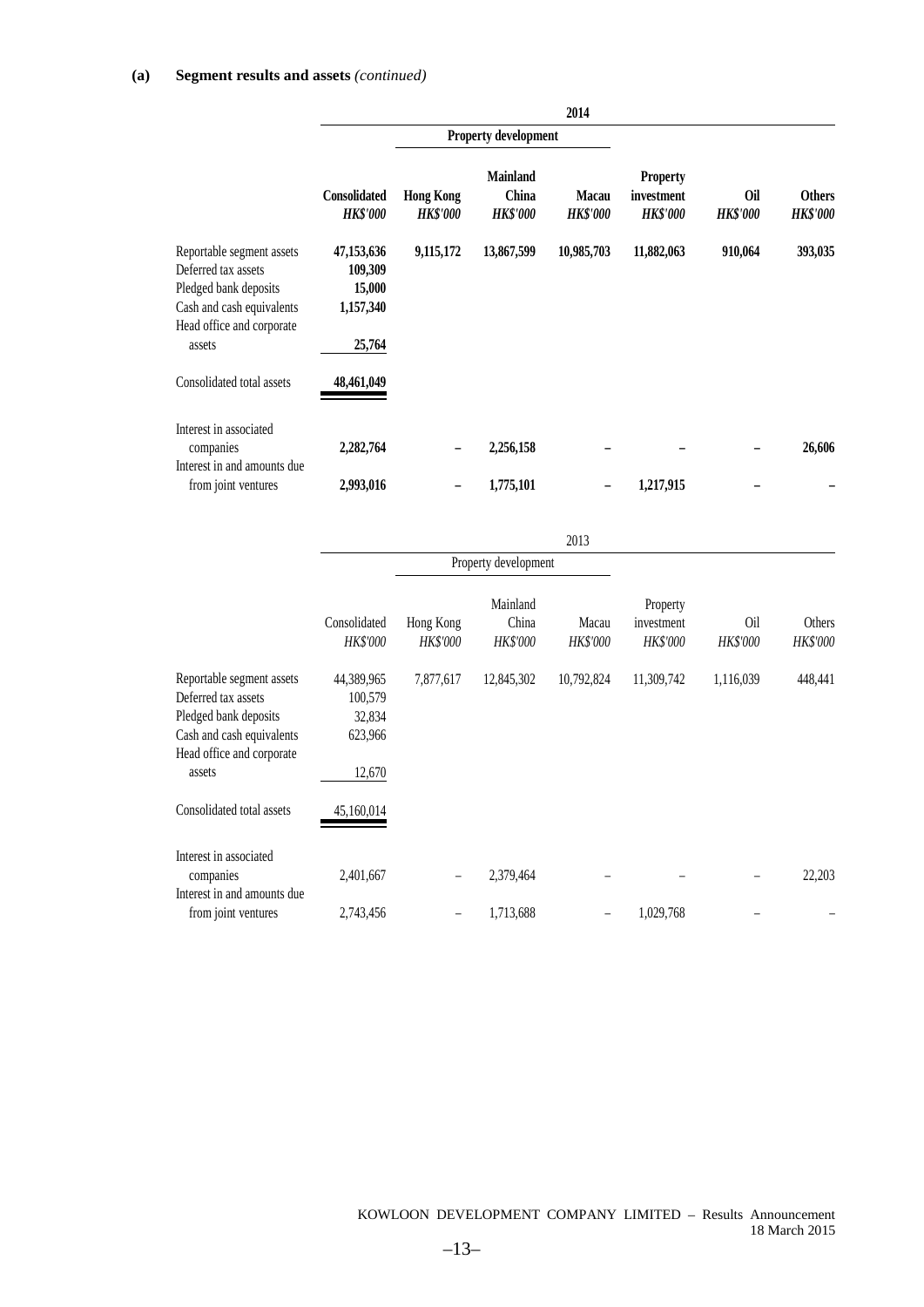#### **(b) Geographic information**

The following table sets out information about the geographical location of (i) the Group's revenue from external customers and (ii) the Group's non-current assets other than financial instruments and deferred assets. The geographical location of customers is based on the location at which the services were provided or the goods delivered. The geographical location of non-current assets is based on the physical location of the asset and, in case of interests in associated companies and joint ventures, the location of operations.

|                               | <b>Revenue</b>  |                 | <b>Non-current assets</b> |                 |
|-------------------------------|-----------------|-----------------|---------------------------|-----------------|
|                               | 2014<br>2013    |                 | 2014                      | 2013            |
|                               | <b>HK\$'000</b> | <b>HK\$'000</b> | <b>HK\$'000</b>           | <b>HK\$'000</b> |
| Hong Kong (place of domicile) | 2,813,986       | 463,966         | 9,530,771                 | 9,282,402       |
| Mainland China                | 160,342         | 753,967         | 5,402,454                 | 5,353,982       |
| Macau                         | 16,000          | 125,561         | 1,217,915                 | 997,002         |
| Kazakhstan                    | 157,725         | 62,623          | 844,373                   | 1,077,283       |
| Others                        | 2,420           | 10,634          |                           |                 |
|                               | 3,150,473       | 1,416,751       | 16,995,513                | 16,710,669      |

In addition to the above non-current assets, the Group has interests in property development of HK\$10,920,923,000 (2013: HK\$10,614,101,000) and HK\$1,306,497,000 (2013: HK\$1,303,718,000) in Macau and Mainland China respectively.

#### **4 Other net income**

Other net income mainly represents a fair value gain on held for trading listed investments HK\$1,522,000 (2013: HK\$3,014,000). For the year ended 31 December 2013, other net income also included a net gain on disposal of investment properties of HK\$235,440,000, impairment of properties written back of HK\$5,218,000 and impairment of an associated company written back of HK\$2,180,000.

#### **5 Impairment of oil production and exploitation assets**

The normal crude oil production of the South Alibek Oilfield of Caspi Neft TME, a wholly-owned subsidiary of Polytec Asset Holdings Limited (73.4% owned by the Group) in Kazakhstan had been temporarily suspended from 1 January 2013 to late September 2014, as the gas flaring permit to flare associated gas for the South Alibek Oilfield expired on 31 December 2012; and only in late September 2014, after Caspi Neft TME had obtained a gas flaring permit valid until 31 December 2014 did normal crude oil production resume. Caspi Neft TME obtained another gas flaring permit valid for an eight month period till the end of August 2015 in November 2014 such that it can continue to conduct normal crude oil production until then.

Caspi Neft TME has been taking all necessary steps to obtain a gas flaring permit valid for a certain period so as to enable it to continue to conduct normal crude oil production after 31 August 2015 and is also currently considering several alternatives to resolve the issue regarding the treatment and utilisation of associated gas permanently, including obtaining approvals from the relevant authorities of the Kazakhstan Government and engaging in active communication with other external parties in order to substantiate the other alternatives. Based on advice received from its technical experts and external legal advisor and the alternatives under consideration, the Group considers that there is no indication that gas flaring permits will not be renewed in the future.

In view of the significant drop in crude oil prices since the third quarter of 2014, the Group has reassessed the operation and the risk exposures of its oil exploration and production business as a whole and estimated that the carrying amounts of the oil production and exploitation assets as at 31 December 2014 exceeded their estimated recoverable amounts by HK\$212,000,000 (2013: HK\$296,400,000). Accordingly, impairment for oil production assets and oil exploitation assets amounting to HK\$195,400,000 (2013: HK\$273,200,000) and HK\$16,600,000 (2013: HK\$23,200,000) respectively, were recognised as a separate line item in the Group's consolidated income statement. The recoverable amount of oil production and exploitation assets, amounting to HK\$778,116,000 (2013: HK\$992,961,000) and HK\$66,257,000 (2013: HK\$84,322,000) respectively, was determined based on the value in use calculations applying a discount rate of 12.5% (2013: 12.5%).

> KOWLOON DEVELOPMENT COMPANY LIMITED – Results Announcement 18 March 2015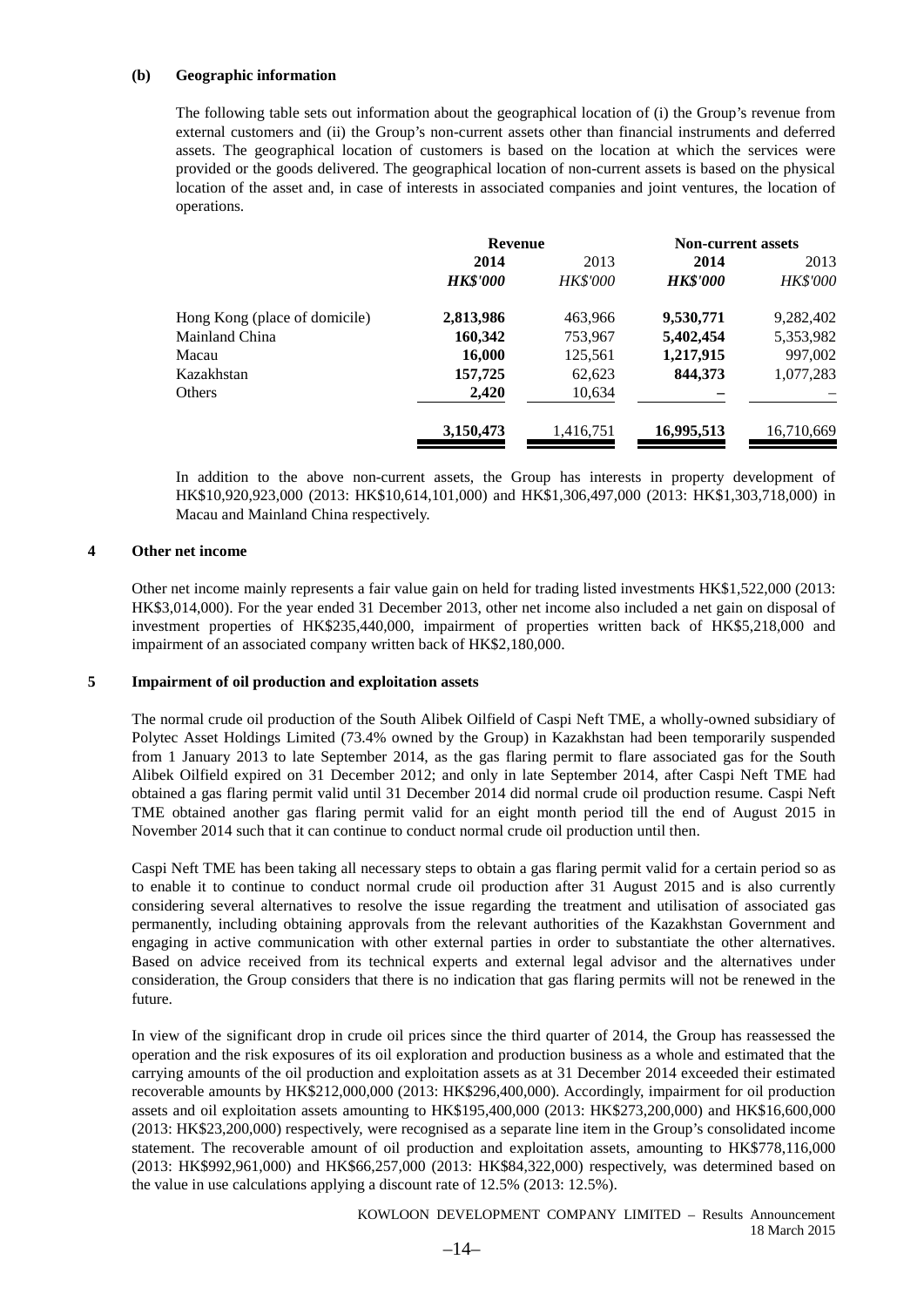#### **6 Finance costs**

|   |                                                              | 2014            | 2013            |
|---|--------------------------------------------------------------|-----------------|-----------------|
|   |                                                              | <b>HK\$'000</b> | <b>HK\$'000</b> |
|   | Interest on bank loans and overdrafts                        | 118,025         | 99,133          |
|   | Interest on loan from ultimate holding company               | 132,471         | 108,025         |
|   | Less: Amount capitalised                                     | (79, 257)       | (102,500)       |
|   |                                                              | 171,239         | 104,658         |
|   | Less: Interest expenses included as other operating expenses | (2,481)         | (2,609)         |
|   |                                                              | 168,758         | 102,049         |
| 7 | <b>Profit before taxation</b>                                |                 |                 |
|   | Profit before taxation is arrived at after charging:         |                 |                 |
|   |                                                              | 2014            | 2013            |
|   |                                                              | <b>HK\$'000</b> | <b>HK\$'000</b> |
|   | Amortisation of oil exploitation assets (Remark)             | 1,887           | 2,589           |
|   | Depreciation and amortisation of fixed assets (Remark)       | 57,848          | 35,892          |
|   | Staff costs (Remark)                                         | 212,530         | 204,994         |

#### *Remark :*

Cost of sales includes HK\$43,135,000 (2013: HK\$19,197,000) relating to staff costs and depreciation and amortisation expenses, which amount is also included in the respective total amounts disclosed separately above.

#### **8 Income tax**

|                               | 2014<br><b>HK\$'000</b> | 2013<br>HK\$'000 |
|-------------------------------|-------------------------|------------------|
| <b>Current tax</b>            |                         |                  |
| Provision for profits tax     |                         |                  |
| – Hong Kong                   | 158,006                 | 52,514           |
| - Outside Hong Kong           | 10,189                  | 54,215           |
|                               | 168,195                 | 106,729          |
| Land appreciation tax ("LAT") | 1,936                   | 12,811           |
| Deferred tax                  | 60,743                  | (59,969)         |
|                               | 230,874                 | 59,571           |

The provision for Hong Kong profits tax is calculated at 16.5% (2013: 16.5%) of the estimated assessable profits for the year. Tax levied in jurisdictions outside Hong Kong is charged at the appropriate current rates of taxation ruling in relevant jurisdictions.

Under the Provisional Regulations on LAT in Mainland China, all gains arising from the transfer of real estate property in Mainland China are subject to LAT at progressive rates ranging from 30% to 60% on the appreciation of land value, being the proceeds of sales of properties less deductible expenditures including costs of land use rights, borrowings costs and all property development expenditure.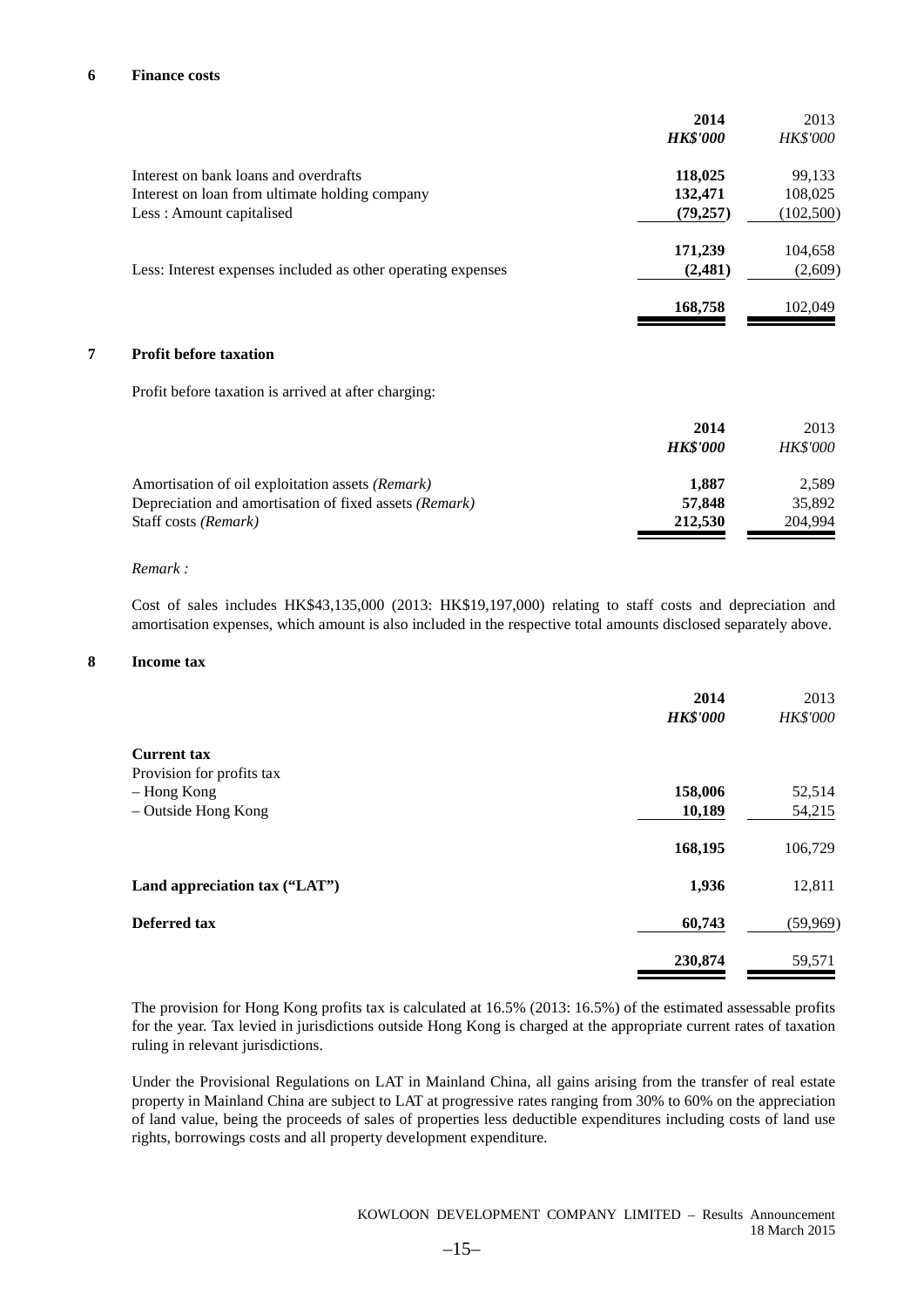#### **9 Earnings per share**

#### **(a) Basic earnings per share**

The calculation of basic earnings per share is based on the profit attributable to shareholders of the Company of HK\$1,040,717,000 (2013: HK\$1,293,672,000) and the weighted average number of ordinary shares in issue during the year of 1,150,681,275 (2013: 1,150,681,275).

#### **(b) Diluted earnings per share**

There were no dilutive potential shares in existence during the years ended 31 December 2014 and 2013.

#### **10 Dividends**

|                                                                                                | 2014<br><b>HK\$'000</b> | 2013<br><b>HK\$'000</b> |
|------------------------------------------------------------------------------------------------|-------------------------|-------------------------|
| Interim dividend declared and paid of HK\$0.21<br>$(2013: HK$0.21)$ per share                  | 241,643                 | 241,643                 |
| Final dividend proposed after the balance sheet date<br>of HK\$0.36 (2013: HK\$0.36) per share | 414,245                 | 414,245                 |
|                                                                                                | 655,888                 | 655,888                 |

The final dividend declared after the year end has not been recognised as a liability at 31 December.

#### **11 Trade and other receivables**

Included in this item are trade receivables (net of impairment of bad and doubtful debts) with an ageing analysis as follows:

|                                   | 2014            | 2013            |
|-----------------------------------|-----------------|-----------------|
|                                   | <b>HK\$'000</b> | <b>HK\$'000</b> |
| Current and less than 3 months    | 426,592         | 344,628         |
| 3 months to 6 months              | 178             | 1,239           |
| More than 6 months                | 6,239           | 5,528           |
| Trade receivables                 | 433,009         | 351,395         |
| Utility and other deposits        | 42,527          | 70,792          |
| Other receivables and prepayments | 268,946         | 207,122         |
|                                   | 744,482         | 629,309         |

The Group maintains a defined credit policy. An ageing analysis of trade receivables is prepared on a regular basis and is closely monitored to minimise any credit risk associated with receivables.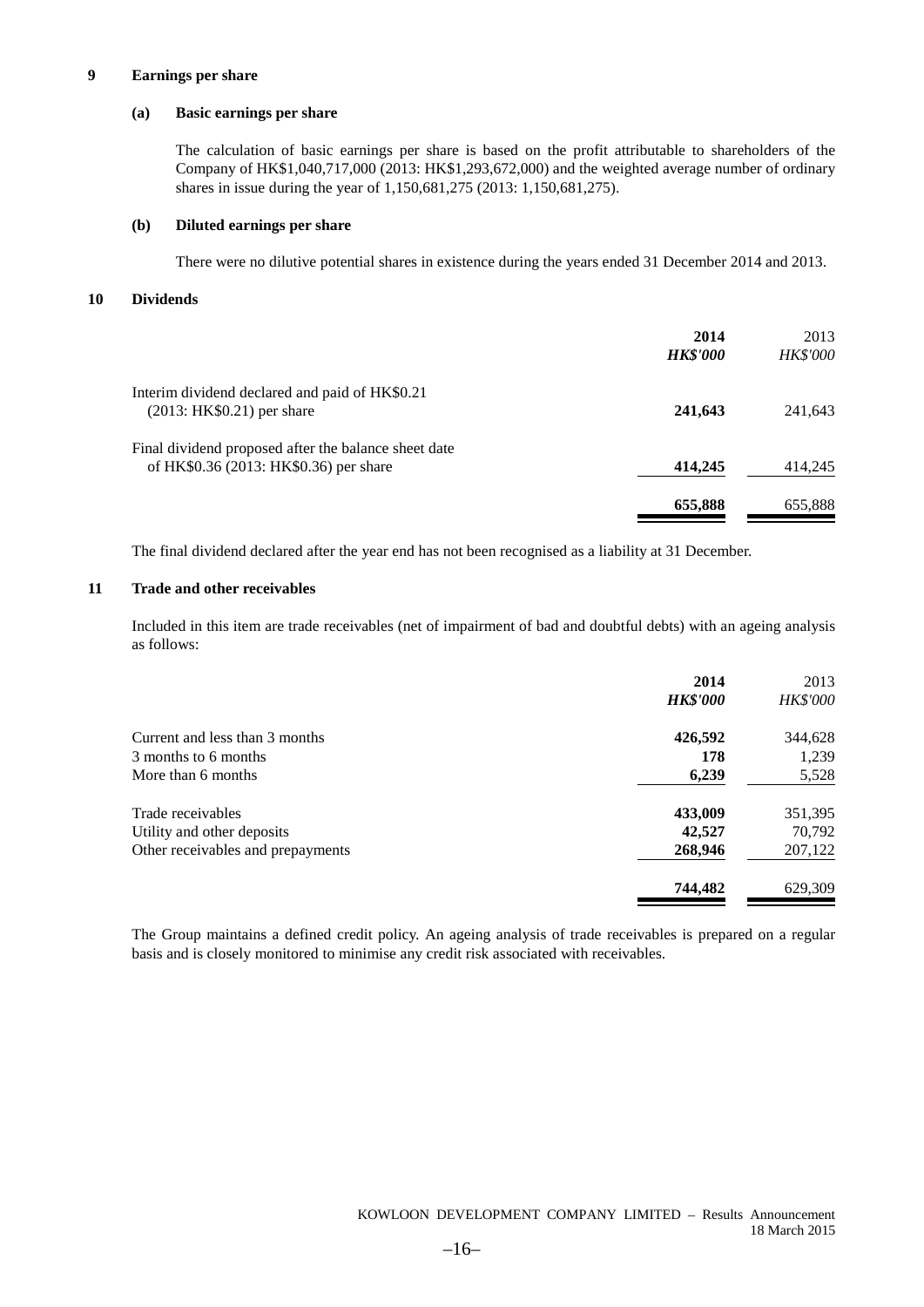#### **12 Trade and other payables**

Included in this item are trade payables with an ageing analysis as follows:

|                                         | 2014            | 2013      |
|-----------------------------------------|-----------------|-----------|
|                                         | <b>HK\$'000</b> | HK\$'000  |
| Not yet due or on demand                | 2,576,310       | 773,047   |
| Within 3 months                         | 35,308          | 40,066    |
| 3 months to 6 months                    | 226             | 53        |
| More than 6 months                      | 28,743          | 29,670    |
| Trade payables                          | 2,640,587       | 842,836   |
| Rental and other deposits               | 78,268          | 73,121    |
| Other payables and accrued expenses     | 559,018         | 191,495   |
| Deposits received on sale of properties | 2,097,392       | 1,927,316 |
|                                         | 5,375,265       | 3,034,768 |
|                                         |                 |           |

#### **13 Share capital and share premium**

Under the new Hong Kong Companies Ordinance (Cap. 622), which commenced operation on 3 March 2014, the concepts of "authorised share capital" and "par value" no longer exist. As part of the transition to the no-par value regime, the amounts standing to the credit of the share premium account on 3 March 2014 have become part of the company's share capital, under the transitional provisions set out in section 37 of Schedule 11 to the new Hong Kong Companies Ordinance (Cap. 622). These changes do not have an impact on the number of shares in issue or the relative entitlement of any of the shareholders.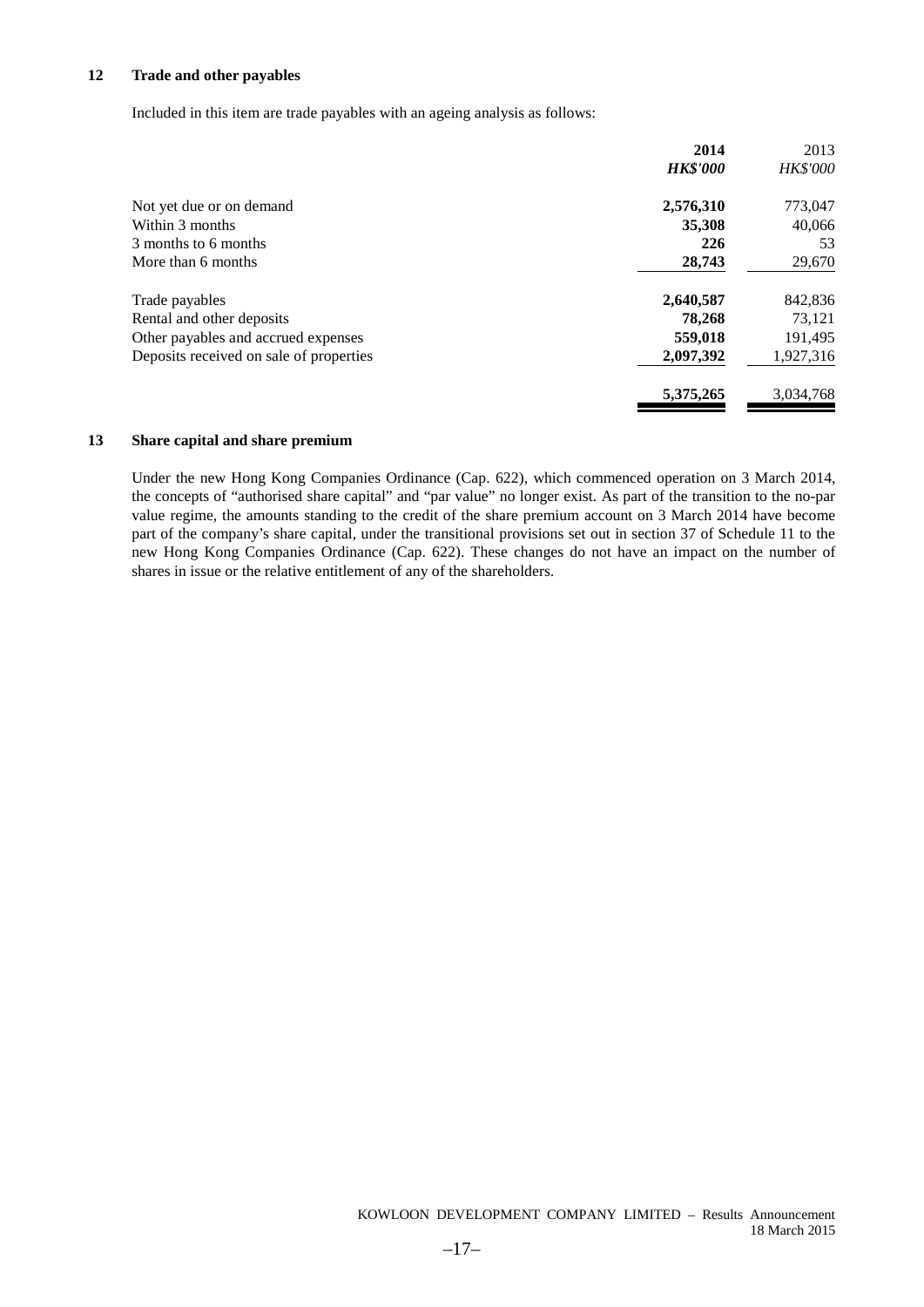### **FINANCIAL REVIEW**

### **Financial resources and bank borrowings**

As at 31 December 2014, the Group had total bank borrowings of HK\$7,918 million (31 December 2013: HK\$5,196 million), with HK\$1,343 million being repayable within one year and HK\$6,575 million being repayable beyond one year. The Group's net borrowings position, after taking into account cash and cash equivalents of HK\$1,157 million, was HK\$6,761 million as at 31 December 2014, increased by HK\$2,189 million compared with as at 31 December 2013. Loan from ultimate holding company amounted to HK\$6,779 million as at 31 December 2014, which showed a decrease of HK\$2,549 million compared with as at 31 December 2013.

The Group's gearing ratio (calculated on the basis of net bank borrowings and loan from ultimate holding company over equity attributable to shareholders of the Company) slightly dropped to 59.3% as at 31 December 2014 (31 December 2013: 62.5%).

In May 2014, the Group launched the sale of MacPherson Residence in Hong Kong which has provided substantial cash inflows to the Group. During 2014, the Group has recorded cash inflows mainly from sales/presales from various development projects in Hong Kong and Mainland China with approximately HK\$1,416 million and HK\$1,109 million respectively.

In December 2014, the Group has further enhanced its land portfolio by a successful tender of the land situated at Lei Yue Mun in Hong Kong at a premium of HK\$1,582 million. The tender deposit of HK\$25 million was paid in December 2014 and the balance was settled in January 2015.

Furthermore, the Group continued to actively engage in the development projects in Hong Kong and Mainland China and expended a total of HK\$1,787 million of construction costs during the year.

All the Group's borrowings are arranged on a floating rate basis. The Group will closely monitor and manage its exposure to interest rate fluctuations and will consider engaging in relevant hedging arrangements when appropriate.

With the investments in Mainland China, the Group is exposed to exchange fluctuations in Renminbi ("RMB"). By using external borrowings in RMB together with revenue and cash generated from the development projects in Mainland China, this can serve as a natural hedge against the exchange rate risk of RMB.

In respect of the Group's oil business in Kazakhstan, the Group has been exposed to the exchange fluctuations in Tenge ("KZT"), the local currency of Kazakhstan, because the majority of operating expenses and capital expenditure are denominated in KZT, while a significant portion of its revenue is denominated in United States dollars. As at 31 December 2014, the Group did not have any outstanding financial instruments entered into for hedging purposes. Nevertheless, the Group is closely monitoring its overall foreign exchange exposure and interest rate exposure and will adopt a proactive but prudent approach to minimise the relevant exposures when necessary.

With the financing facilities in place, recurrent rental income from investment properties, cash inflows from presale/sale of the Group's development projects and the financial support from the ultimate holding company, the Group has sufficient financial resources to satisfy its commitments and future funding requirements.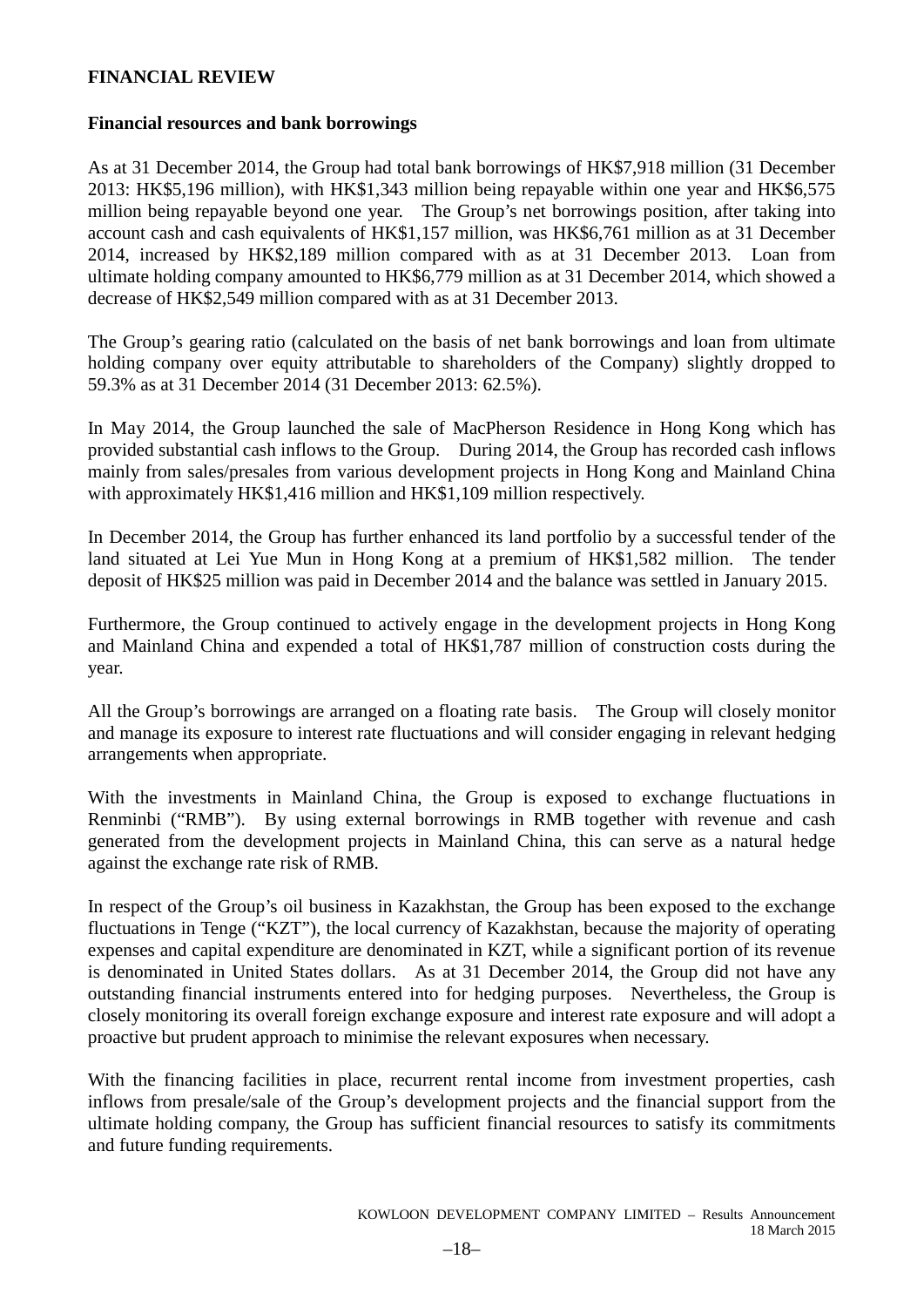# *Capital commitments*

As at 31 December 2014, the Group had commitments in connection with the Group's fixed assets amounting to HK\$70 million.

### *Pledge of assets*

As at 31 December 2014, properties having a value of HK\$10,985 million and bank deposits of HK\$15 million were pledged to financial institutions mainly to secure credit facilities extended to the Group.

### *Contingent liabilities*

The Group has given several guarantees in respect of banking facilities granted to a joint venture in Mainland China. Guarantees have been provided to the joint venture amounting to HK\$570 million, representing a 50% proportional guarantee in respect of HK\$1,140 million term loan facilities. The facilities were utilised to the extent of HK\$672 million as at 31 December 2014.

### **HUMAN RESOURCES**

As of 31 December 2014, the Group had a total of 894 employees (2013: 803 employees), of which 473 were Hong Kong staff, 191 were PRC staff and 230 were staff in other regions, with the increase in headcount mainly due to matching business growth. During the year, total staff costs increased to HK\$213 million (2013: HK\$205 million) due to salary revisions in July 2014 and an increase in headcount. Salary levels of employees are competitive. Discretionary bonuses are granted based on performance of the Group as well as the performance of individuals to attract, motivate and retain talented people.

The Group believes that the quality of its human resources is critical for it to maintain strong competitive edge. The Group had conducted a range of training programmes through external institutions to strengthen employees' all-round skills and knowledge, aiming to well equip them to cope with its development in the ever-changing economy.

In addition, the Group established a recreation club and held an annual dinner and Christmas party for employees during the year to promote team spirit and loyalty and to promote communication between departments.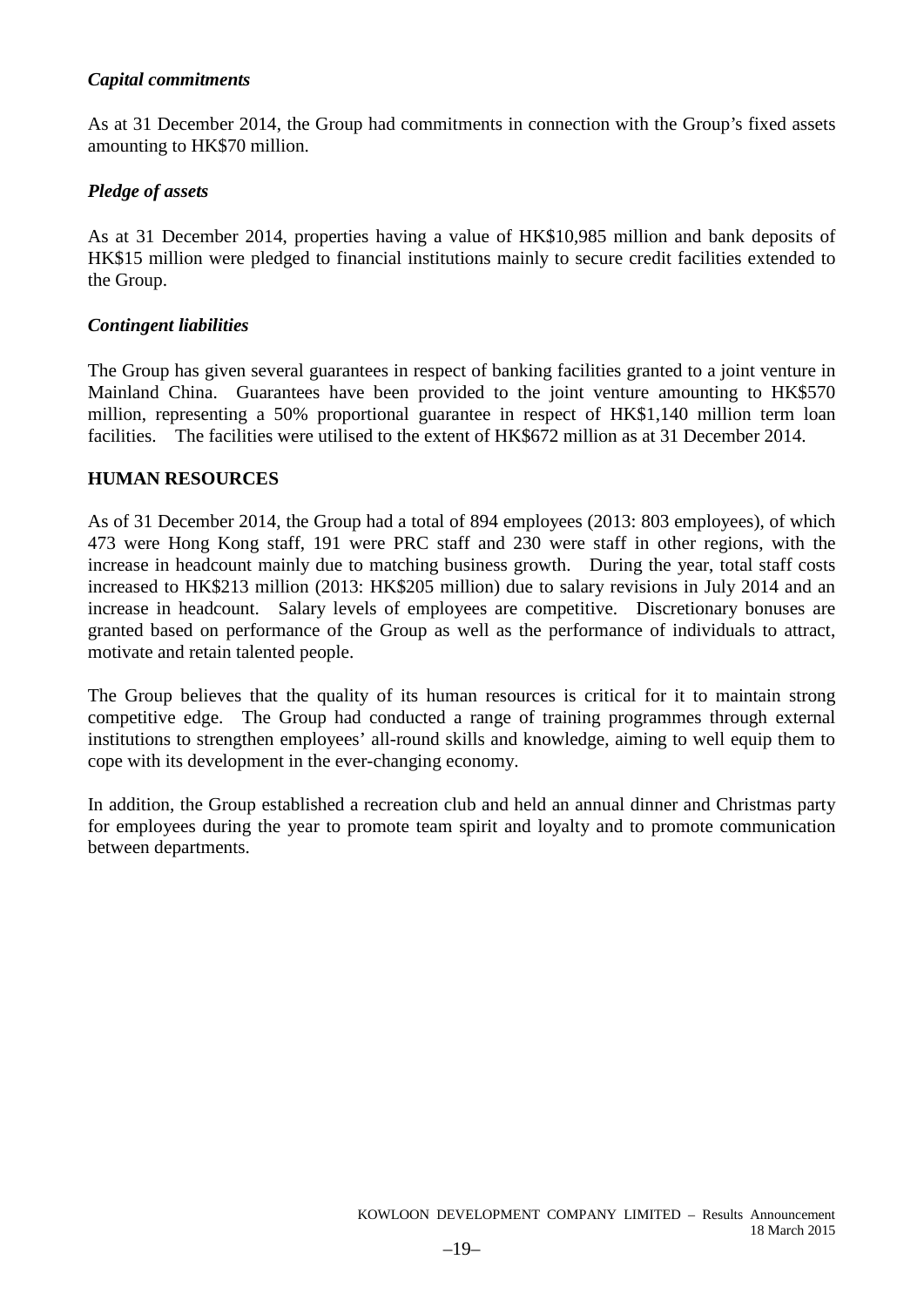# **OTHER INFORMATION**

### *Review by Audit Committee*

The Audit Committee of the Company has reviewed and discussed with the Group's independent auditor, KPMG, the consolidated accounts of the Group for the year ended 31 December 2014 including critical accounting policies and practices adopted by the Group.

# *Scope of Work of KPMG*

The financial figures in this announcement have been agreed by the Group's independent auditor, KPMG, to the amounts set out in the Group's draft consolidated accounts for the year ended 31 December 2014. The work performed by KPMG in this respect did not constitute an assurance engagement in accordance with Hong Kong Standards on Auditing, Hong Kong Standards on Review Engagements or Hong Kong Standards on Assurance Engagements issued by the Hong Kong Institute of Certified Public Accountants, and consequently no assurance has been expressed by KPMG on this announcement.

### *Compliance with the Corporate Governance Code*

The Company has complied throughout the year with all code provisions as set out in the Corporate Governance Code contained in Appendix 14 to the Rules Governing the Listing of Securities of The Stock Exchange of Hong Kong Limited (the "Listing Rules"), with the exception of code provisions A.2.1 and A.6.7 as explained below:

### Code Provision A.2.1

Mr Or Wai Sheun, the Chairman, has performed the combined role as the chairman and the chief executive taking charge of overall operations of the Group. This combining of the roles enables the Company to make prompt and efficient decisions. The Company's approach to corporate governance emphasises the quality of the Board's governance and accountability to shareholders. In ensuring proper ethical and responsible decision making, the Board has established a series of mechanisms for formal review of particular aspects of the Company's affairs. Important decisions, including those which may be expected to affect the long-term shareholder interests, are made by the Board and applicable Board committees.

### Code Provision A.6.7

All Non-executive Directors and Independent Non-executive Directors attended the Annual General Meeting of the Company held on 11 June 2014 (the "AGM"), other than one Non-executive Director and two Independent Non-executive Directors who were unable to attend the AGM as they were overseas at the time.

# *Purchase, Sale or Redemption of the Company's Listed Securities*

Neither the Company nor any of its subsidiaries has purchased, sold or redeemed any listed securities of the Company during the year ended 31 December 2014.